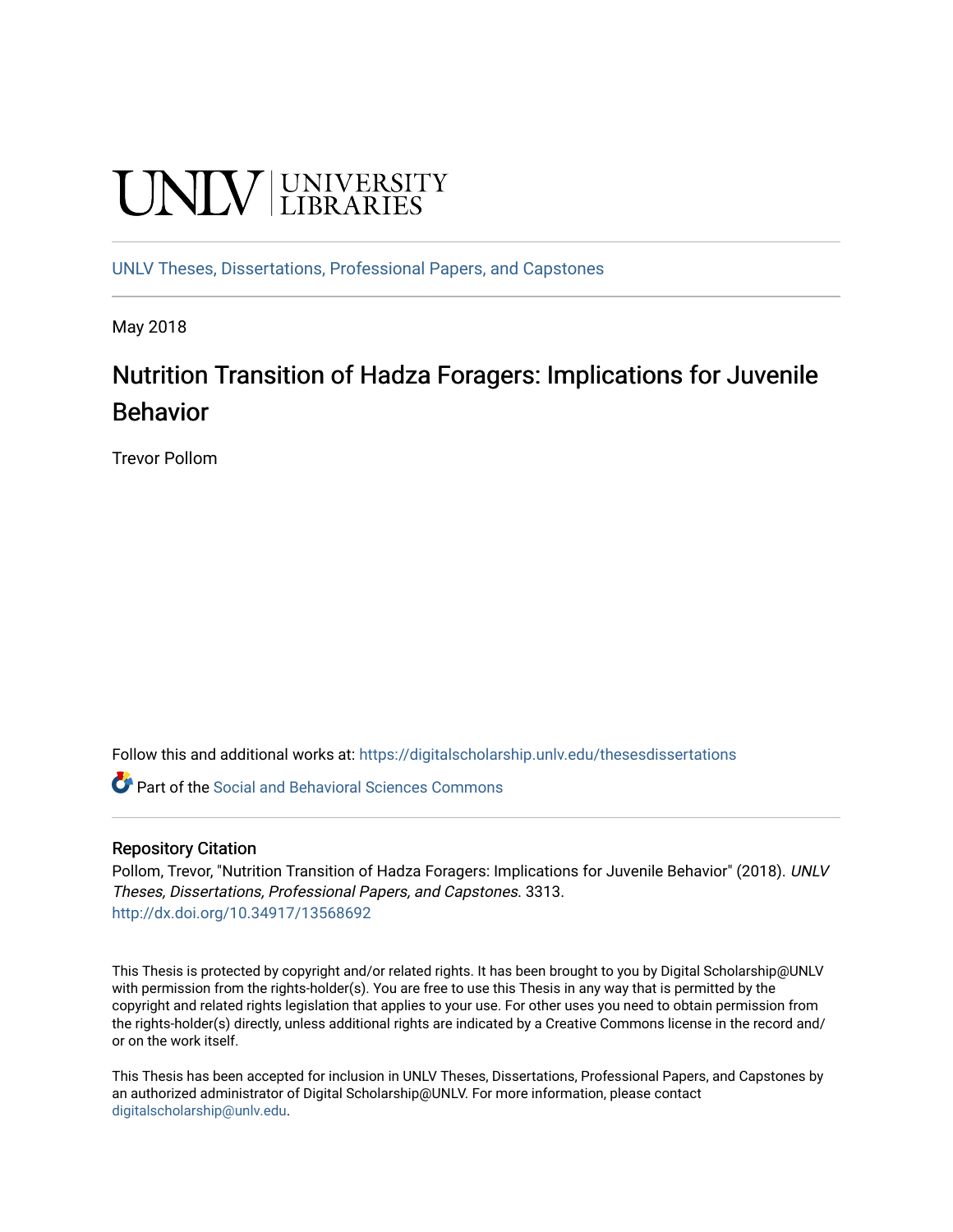# NUTRITION TRANSITION OF HADZA FORAGERS: IMPLICATIONS FOR

## JUVENILE BEHAVIOR

By

Trevor Ryan Pollom

Bachelor of Arts – Interdisciplinary Studies University of Nevada, Las Vegas 2016

## A thesis submitted in partial fulfillment of the requirements for the

Master of Arts – Anthropology

Department of Anthropology College of Liberal Arts The Graduate College

University of Nevada, Las Vegas May 2018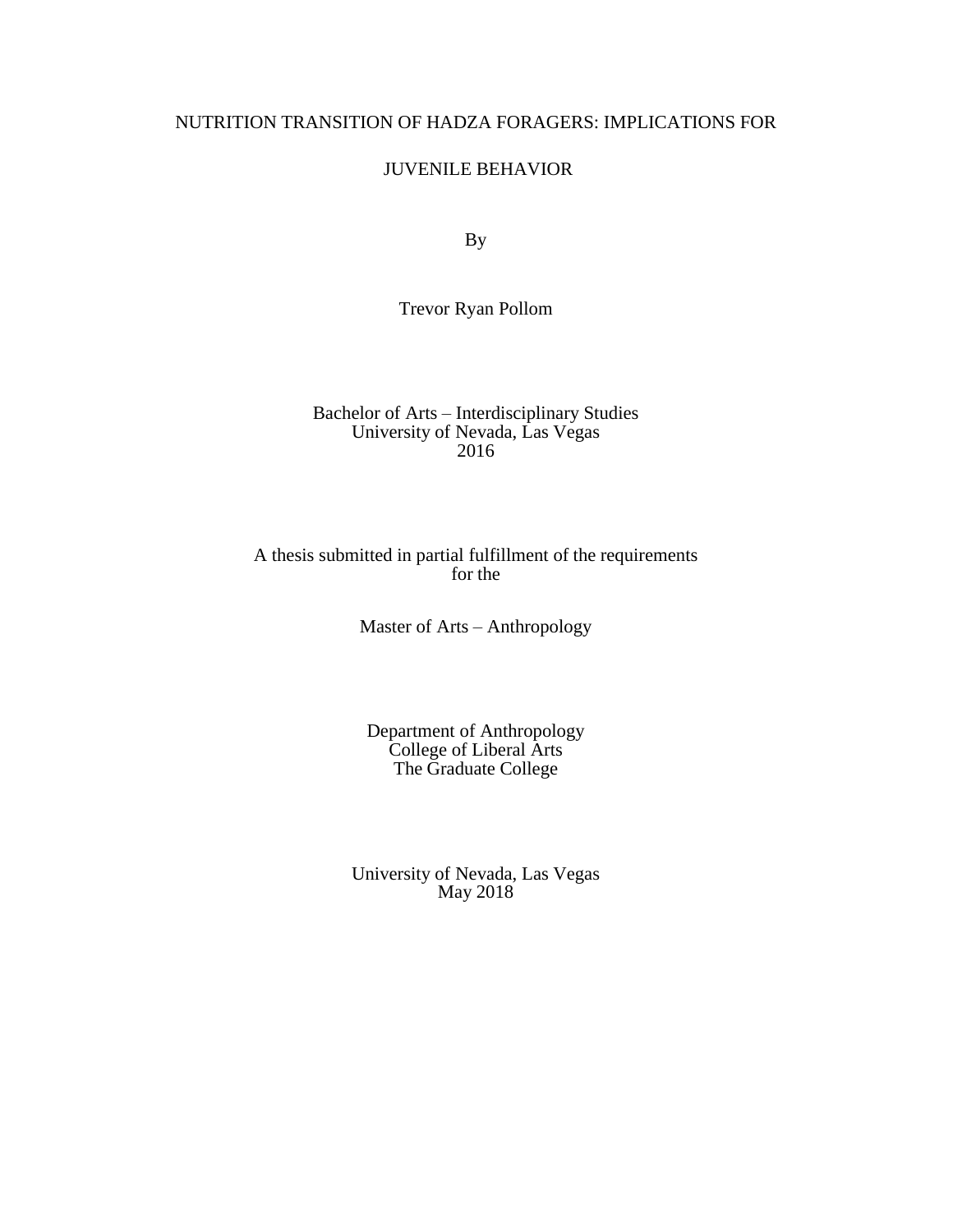Copyright by Trevor Pollom, 2018 All Rights Reserved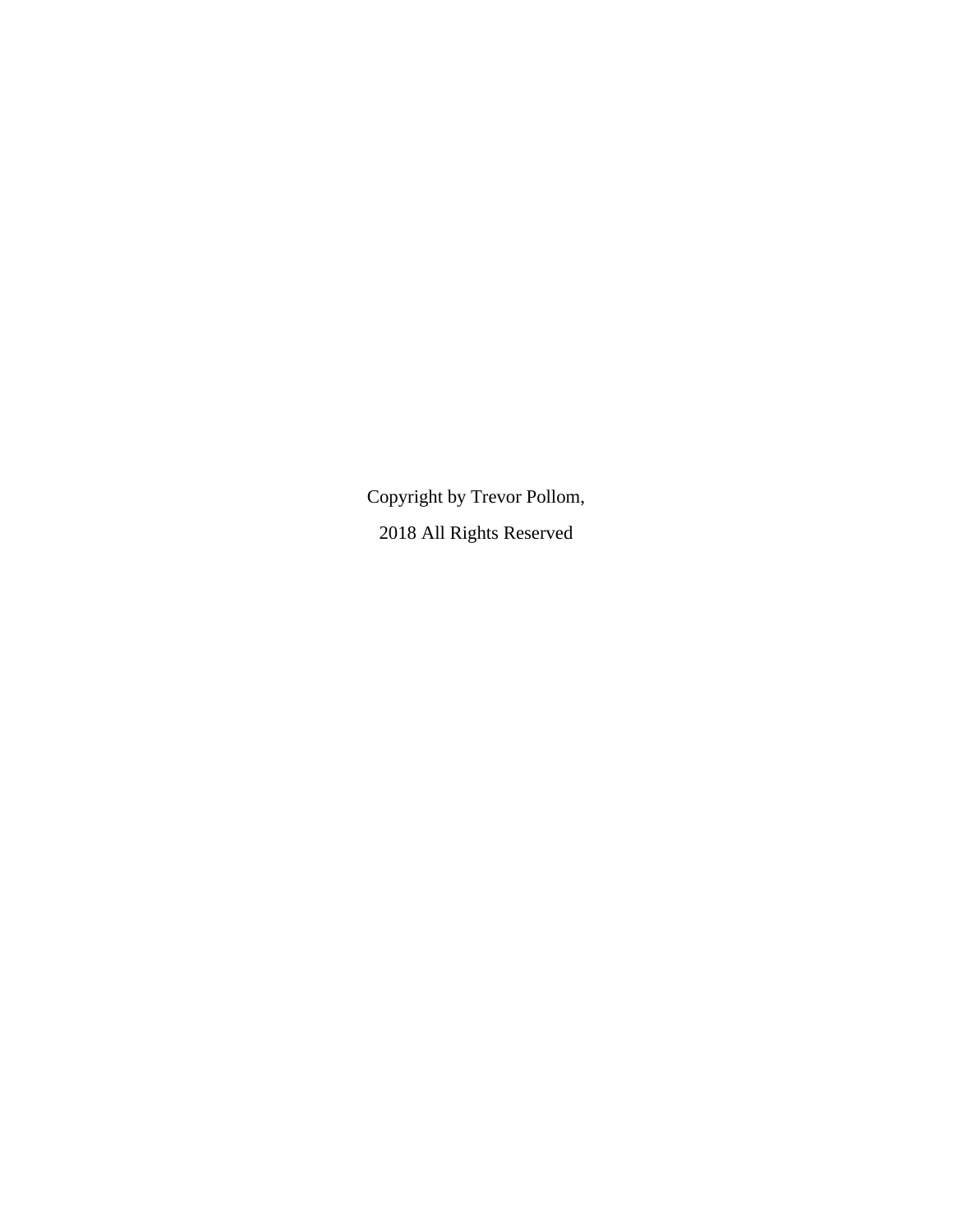

# **Thesis Approval**

The Graduate College The University of Nevada, Las Vegas

May 7, 2018

This thesis prepared by

Trevor Ryan Pollom

entitled

Nutrition Transition of Hadza Foragers: Implications for Juvenile Behavior

is approved in partial fulfillment of the requirements for the degree of

Master of Arts – Anthropology Department of Anthropology

Dan Benyshek, Ph.D. *Examination Committee Member*

Peter Gray, Ph.D. *Examination Committee Member*

James Navalta, Ph.D. *Graduate College Faculty Representative*

Alyssa Crittenden, Ph.D.<br> *Examination Committee Chair*<br> *Craduate College Interim Dean Examination Committee Chair Graduate College Interim Dean*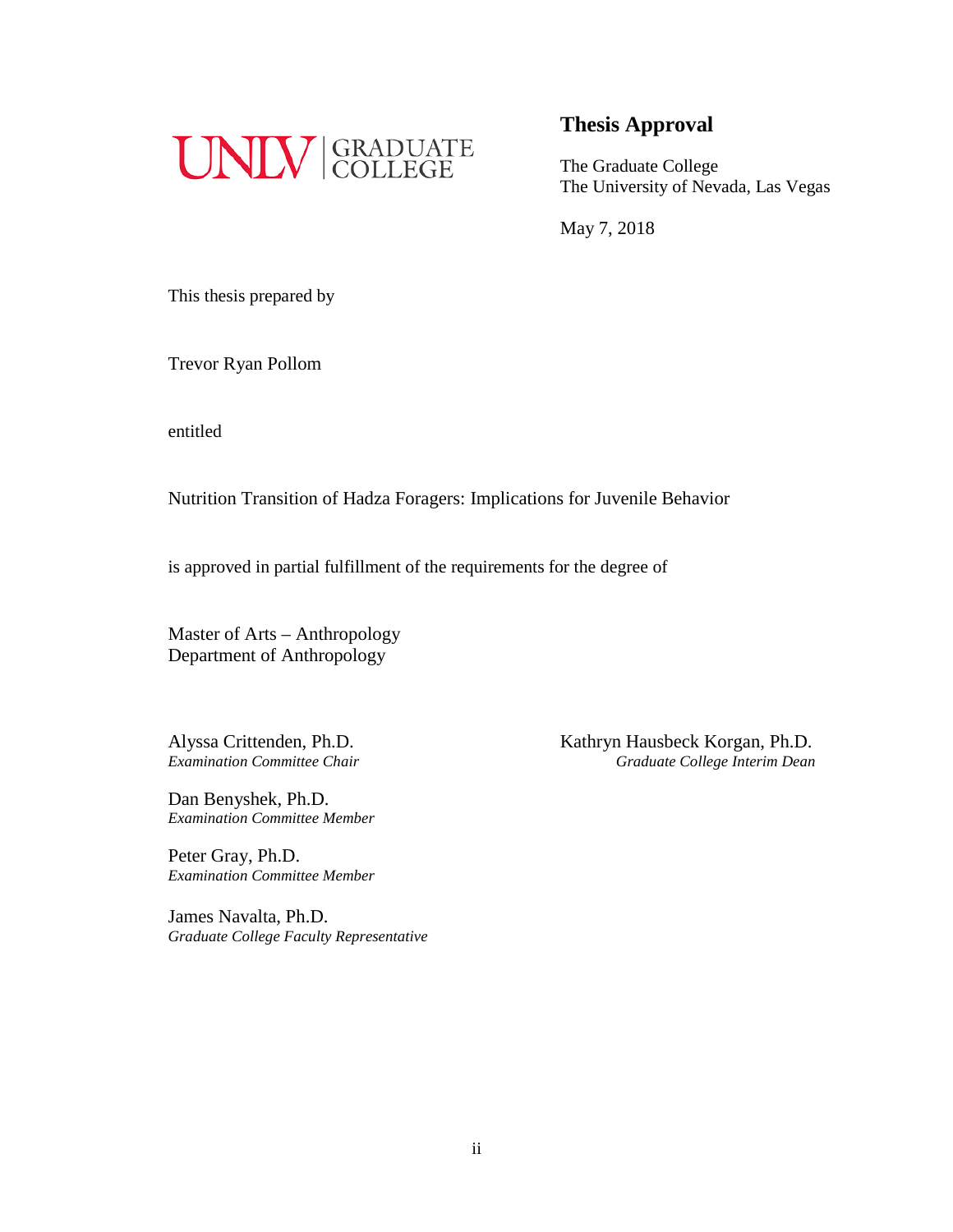#### **Abstract**

The Hadza foragers of Tanzania are undergoing early stages of nutrition transition and an increased level of market integration. Accompanying these shifts is a significant change in diet composition with greater access to maize, wheat, and other domesticated cultigens, even in the most remote bush camps. Despite the rapid rate of nutrition transition, few studies have attempted to quantify the possible effects this transition is having on Hadza diet or foraging behaviors. Here, we attempt to fill this gap in the literature by reporting results of a mixed methods cross-sectional study on juvenile foragers taken from two time points, 2005 and 2017. During the summer of 2017 we conducted detailed interviews and recorded in camp food returns for a sample of young Hadza foragers aged 5-14 years. Comparing our 2017 data to age matched data collected in 2005, our results indicate that juveniles are targeting a smaller variety of wild foods, with noticeable absences of food species that have historically been considered staples in Hadza diet (e.g. honey, tubers, figs). Accompanying these dietary shifts are important behavioral changes, such as a smaller percentage of juveniles residing in camps going out to forage in 2017 compared to 2005. Additionally, semi-structured interview data suggests that maize has become a reliable staple food. However, despite changes in foraging return composition, increased reliance on maize, and a reduction in the overall percentage of children producing foraging returns, we found that some juveniles still remain highly productive foragers in the midst of nutrition transition. These data have important implications for understanding the decisions that foragers make in shifting ecological landscapes, monitoring the health outcomes of Hadza juveniles, and the use and interpretation of data generated from contemporary Hadza research in the 21<sup>st</sup> century.

iii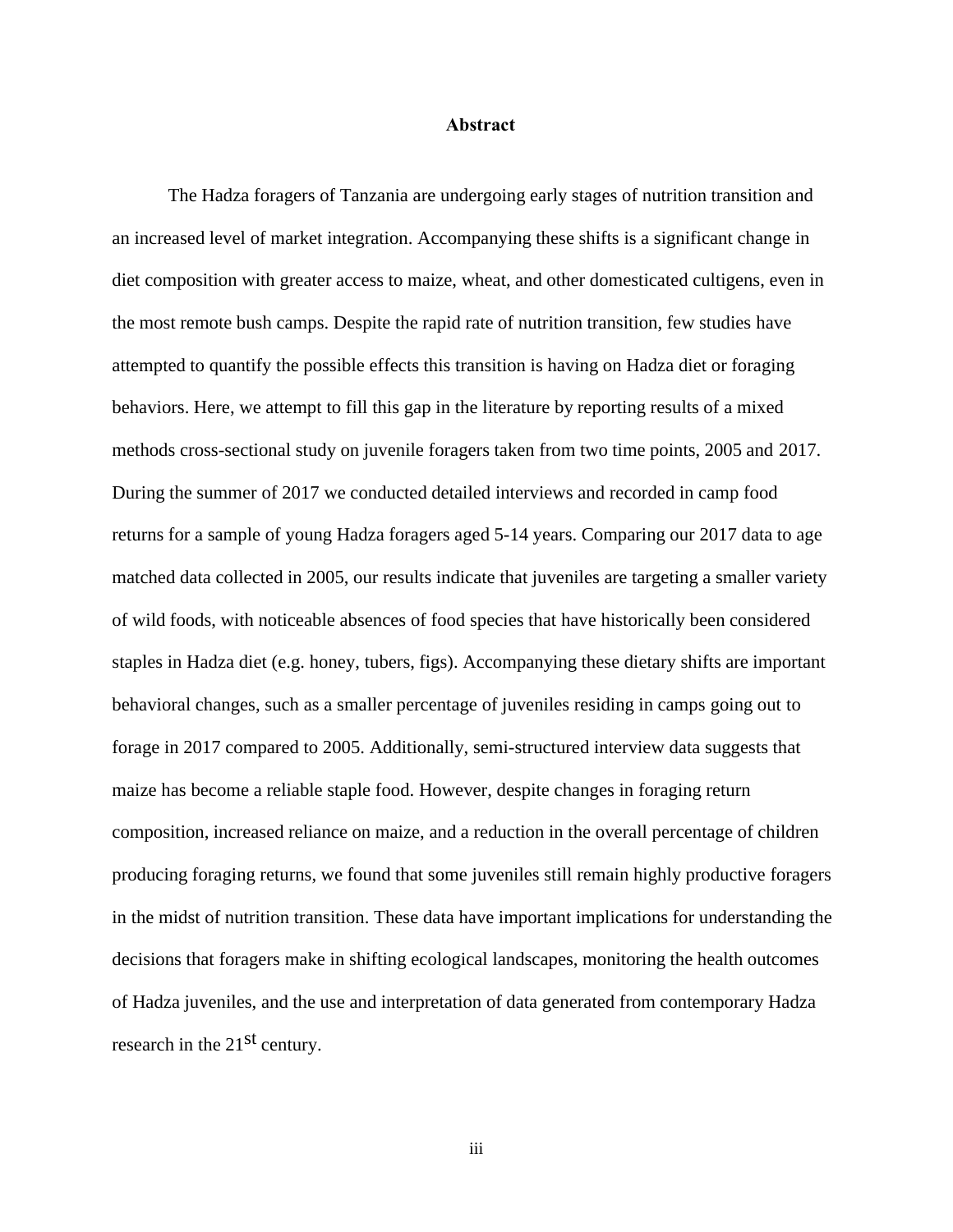#### **Acknowledgments**

I would like to begin by thanking the Hadza, who graciously accepted me onto their land and into their homes. Despite being a population continuously swarmed with researchers and tourists, they remained patient with my foolish interests and poor Swahili. The Hadza trusted me with their children, and my only hope is that this (and future) research will help build those children a better future.

I would also like to thank my many mentors, academic and non-academic, that have made the development and execution of this project possible. Not least of all my committee members (Dan Benyshek, Peter Gray, and James Navalta) who have all provided me with their invaluable wisdom. An especially sincere thanks to my advisor and committee chair, Alyssa Crittenden, who inexplicably recruited an underqualified kinesiologist for field work in Tanzania. The unexpected invitation to graduate school was perhaps the most surprising and life-changing opportunity I have ever received.

I was not alone during my fieldwork, and would be remiss to not mention my friends and colleagues that were instrumental to my survival in Tanzania. Ibrahim Mabulla, thank you for introducing me to the Hadza and making data collection possible; I could not imagine a better researcher or colleague. Kristen Herlosky, you're the anthropologist and adventurer that I hope to become, and I will remain eternally grateful that we were in Tanzania together; thanks for guiding me through Moshi, pulling me to the top of Kilimanjaro, and helping me survive data collection – it's us against the world.

To my many friends and family members that have supported my decision to become an anthropologist, I thank and love you all. Not least of all my parents, Robert and Lynn, who have always encouraged their children to be intelligent and adventurous. Also, a special thanks to Christopher Meenan, who showed unwavering support for my economically questionable decision to attend graduate school, and also continues to provide me with technical advice regarding statistics.

Finally, thank you to my funding sources that made this project possible. Including the Department of Anthropology, the Edward and Olswang Scholarship, and the Angela Peterson Scholarship.

iv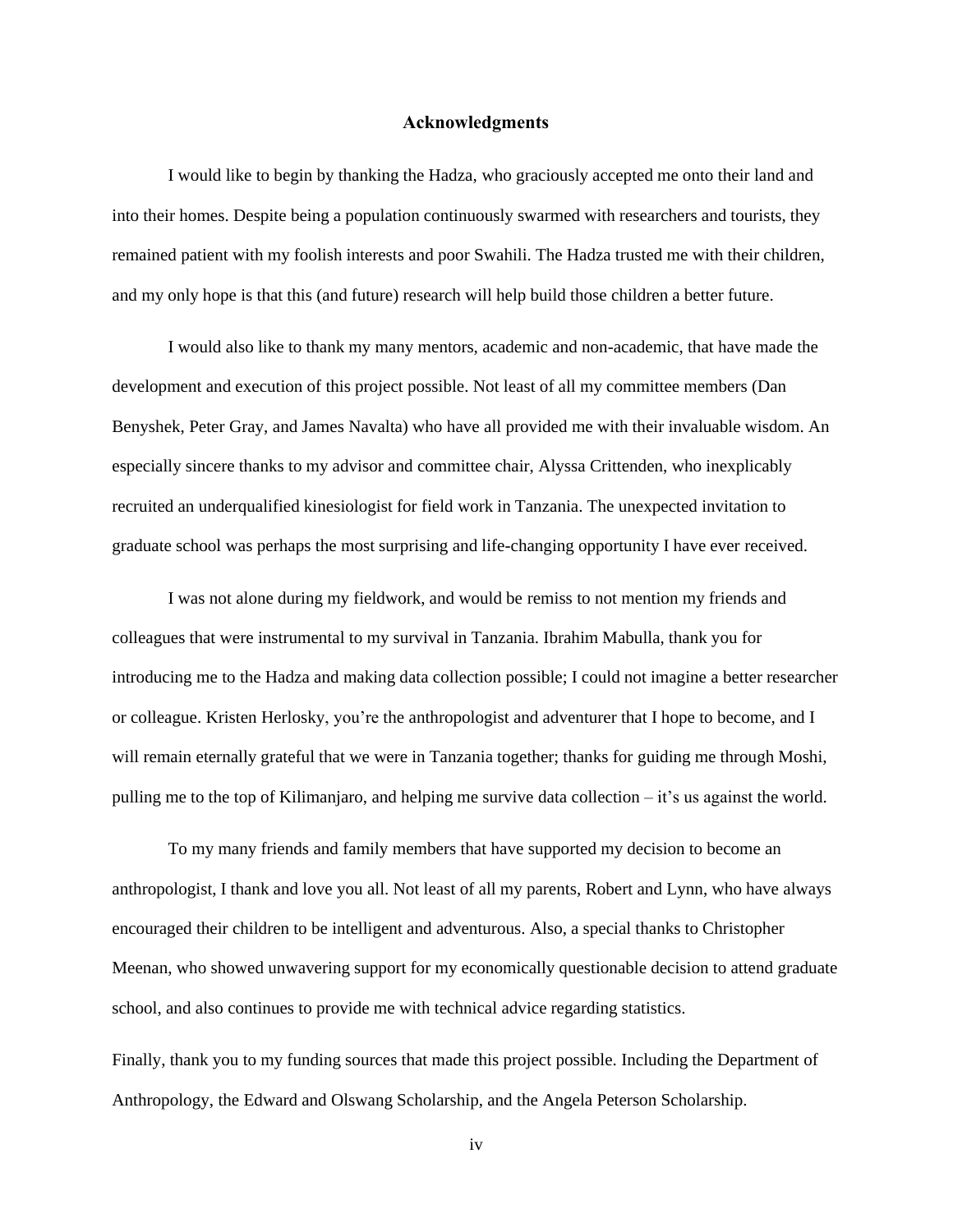# **Dedication**

This document is dedicated to the brave parents of wayward anthropologists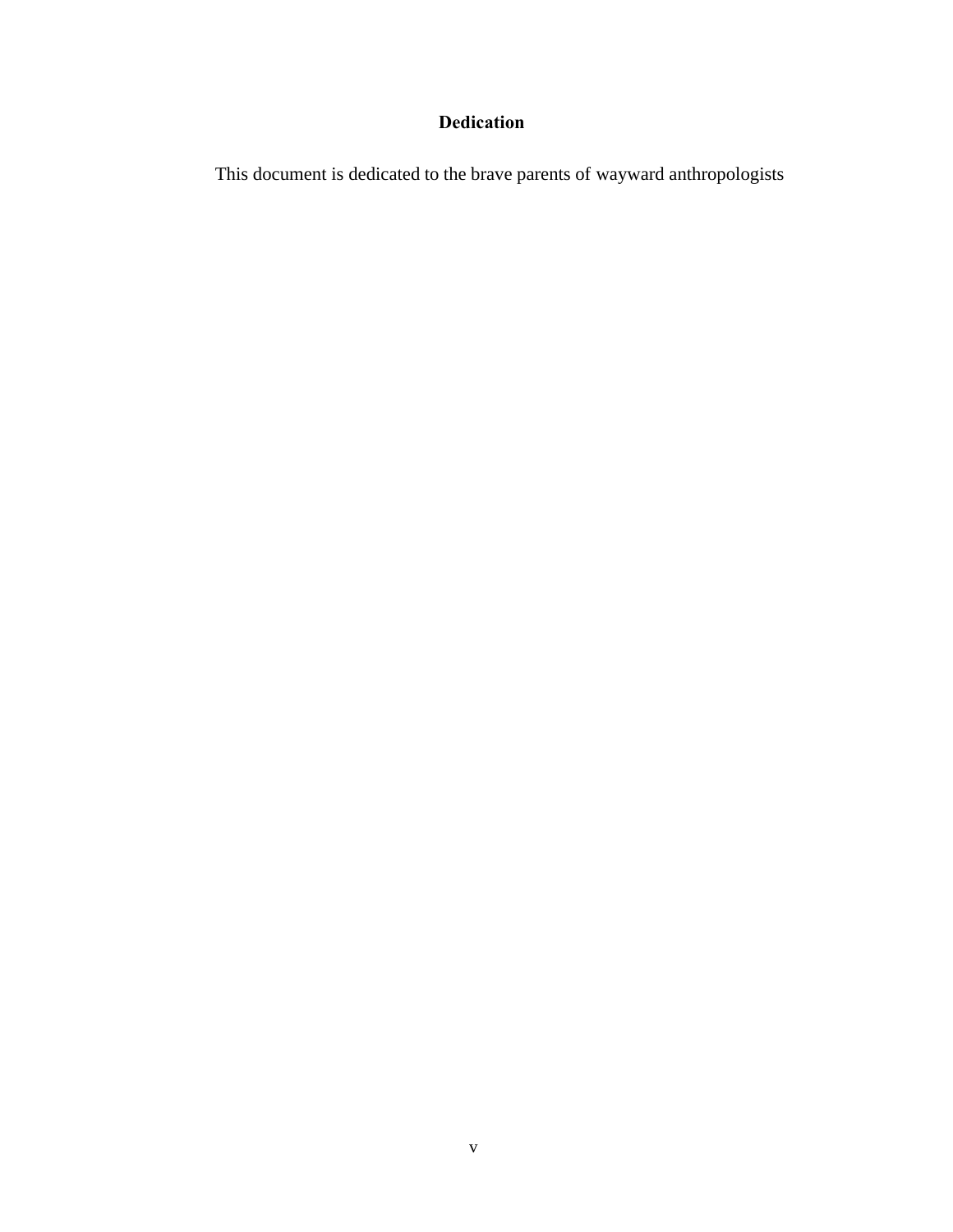# **Table of Contents**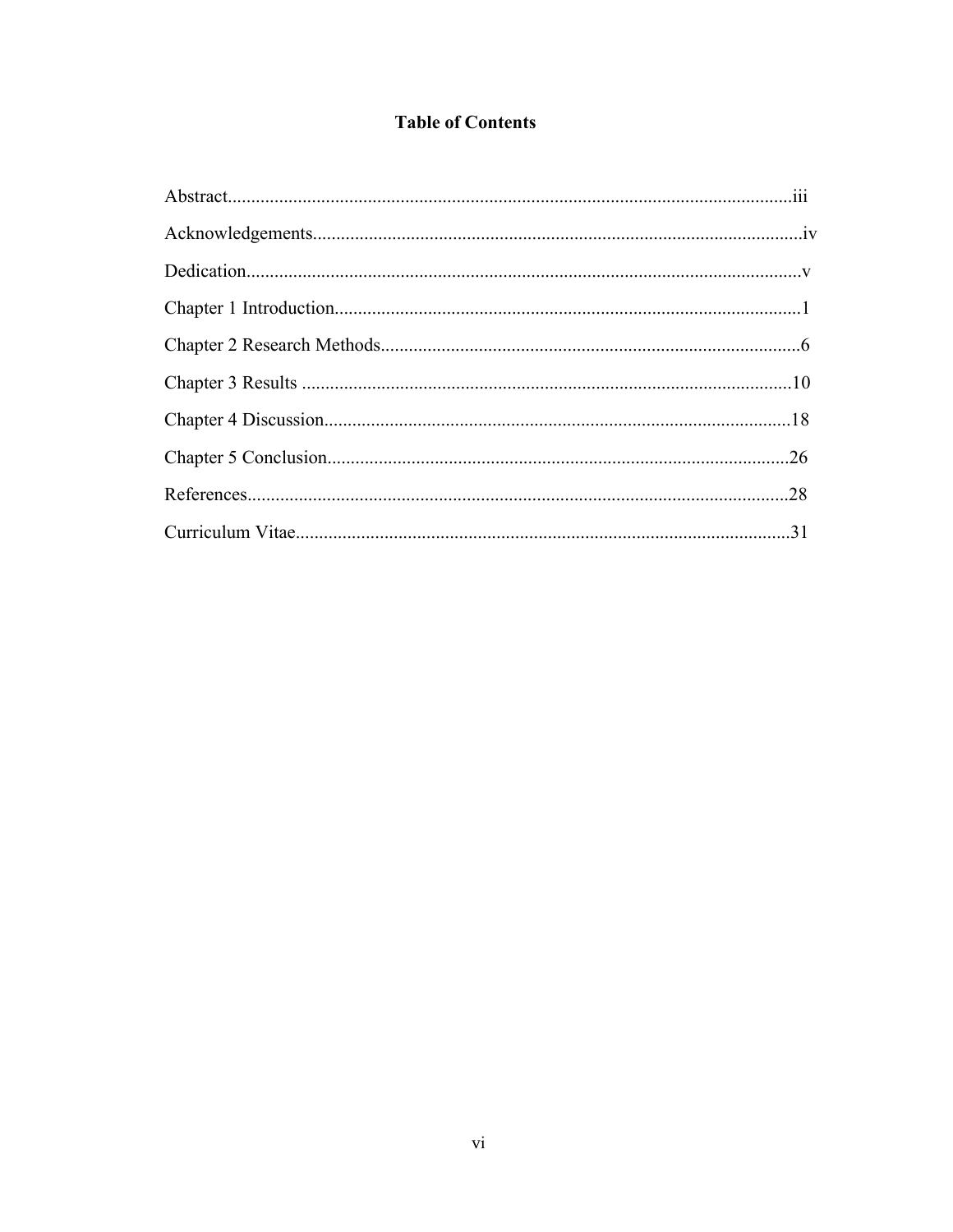#### **Chapter 1**

#### **Introduction**

The Hadza foragers of Tanzania are a group of semi-nomadic foragers that have historically collected the majority of their diet by hunting animals and gathering wild plants (Marlowe 2010). They occupy a 4000  $km^2$  region in Northern Tanzania, in a savannah woodland habitat south of the Serengeti. Approximately 150 of the 1000 Hadza still practice hunting and gathering, however, there is increasing access to domesticated cultigens in even the most remote bush camps (Crittenden, 2017). Due to their geographic location and foraging subsistence practices, the Hadza are commonly cited as a close representation of the human environment of evolutionary adaptedness (EEA). The Hadza are of particular interest to evolutionary theorists because they are a small-scale, natural fertility population of hunter-gatherers that forage foods thought to be targeted by our hominin ancestors. While they are certainly not living replicas of Pleistocene foragers, they have historically lived a lifestyle that in some ways aligns with the ecology and social environment in which our ancestors evolved (Marlowe 2010). In the past century the Hadza have been well-researched by ethnographers, and in the past decade they have been popularized in various news and media outlets as the "last hunter-gatherers" on Earth. While Hadza children have not been studied to the same extent as adults, Hadza childhood is well-documented within the ethnographic literature.

Hadza children are raised in a communal setting and often play in large mixed age and mixed sex groups (Crittenden, 2016). Hadza childhood is often characterized as carefree (Konner, 2010) and children report that they have freedom to decide how to spend their day (Wells et al. 2014). Hadza children spend copious amounts of time playing together including singing, dancing, and wrestling (Crittenden, 2016). While Hadza children do spend considerable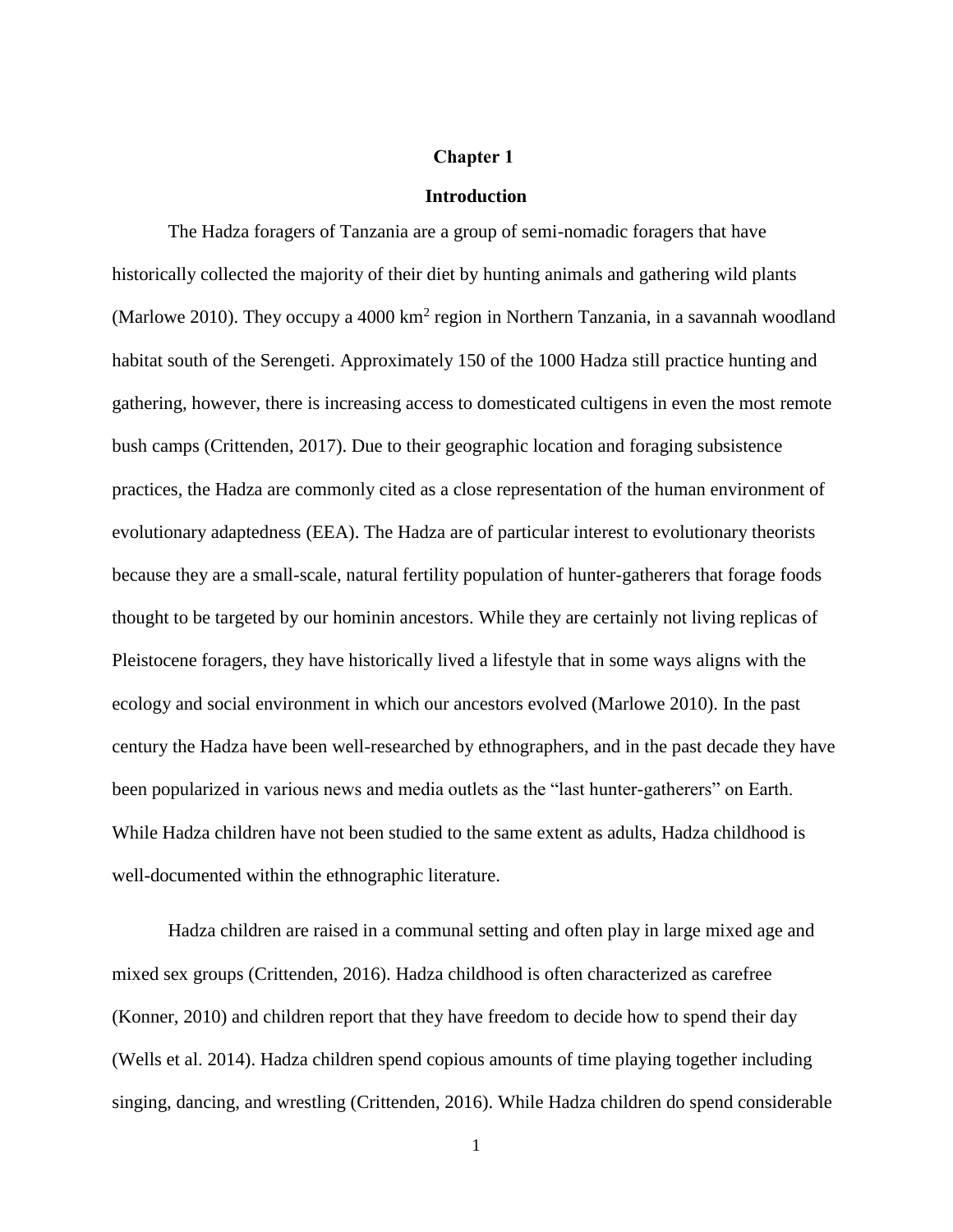amounts of time engaged in play, they also run many errands for adults, provide significant amounts of childcare (Crittenden and Marlowe, 2008), and significantly contribute to the household foraging economy (Crittenden et al., 2013). In areas that have low predator pressure and terrain that is easily navigated, Hadza children spend a considerable amount of time each day collecting food (Blurton Jones et al. 1989; Crittenden et al. 2013). Highly productive foraging juveniles are able to provide food for themselves, as well as other occupants of the camp.

Anecdotal observations by early ethnographers suggested that Hadza juveniles were highly productive (Bleek, 1931; Woodburn, 1968), a finding that has been continually corroborated by recent recordings of naturalistic food returns (Blurton Jones et al., 1994; Crittenden et al., 2013). Most juveniles begin making important contributions to household foraging economy shortly after they are weaned, at age two or three, and long before they are independent around age 18 (Blurton Jones et al. 1989, 2002; Crittenden et al., 2013; Crittenden 2016; Konner, 2016). Children spend a considerable amount of time foraging, and tend to focus on food sources that are easier to target and acquire. Some Hadza juveniles are capable foragers, collecting the majority of their daily caloric needs, and are at times capable of foraging a surplus of calories to help feed others (Crittenden et al., 2013).

Traditionally, young children accompany foraging parties comprised of adult women, or forage independently in mixed-sex groups of children (Blurton Jones et al., 1997). Young foragers tend to focus their collection efforts on fruits, and historically both sexes have spent a considerable amount of time digging tubers until the age of 10 or 12 (Crittenden, 2013; Blurton Jones et al., 1997; Blurton Jones and Marlowe, 2002). During middle and late childhood sex differences become apparent in foraging behaviors, and males begin to spend an increasing amount of time hunting small animals or birds with their bows. As males age, their hunting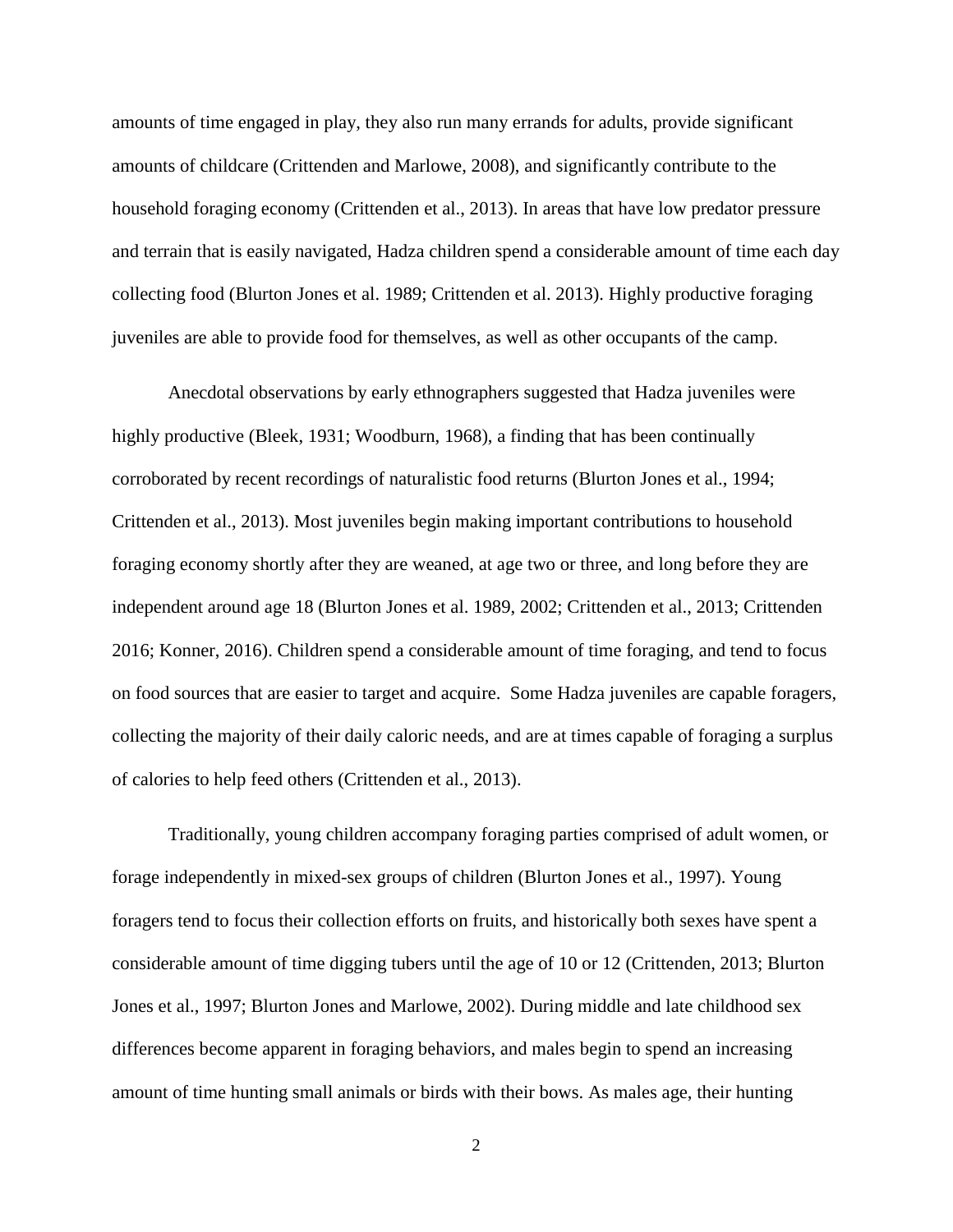activities take them farther from camp and they begin to target medium sized and eventually large mammals or birds. While males (working alone or in small groups) improve their hunting skills, females continue to focus on foraging plant foods and become adept at extracting plant species that are more difficult to acquire. Historically, females are more productive foragers than their male counterparts and yield a greater net caloric return that is brought back to camp (Crittenden et al., 2013), a trend that continues throughout adulthood (Marlowe, 2010).

The Hadza have been gradually shifting away from their hunter-gatherer lifestyle for many years, and towards a mixed-subsistence practice that is less reliant on wild foods. Here, we broadly define these changes in terms of the "nutrition transition" defined by Popkin (2002). This dietary shift is multi-factorial and linked to both resource depletion as well as increased interactions with missionaries, local pastoralists, non-profit organizations, government subsidies, and eco-tour operators. Cultural and environmental impacts that interfere with the Hadza foraging lifestyle have been acknowledged in the ethnographic literature for many years (Marlowe, 2002; Yatsuka, 2015; Blurton Jones 2016). Some anthropologists have long hypothesized that a number of environmental and cultural impacts, especially ethno-tourism, will eventually cause the Hadza to fully abandon their hunter-gatherer lifestyle (Marlowe, 2002).

The number of Hadza actively engaging in a predominately foraging lifestyle has been declining for decades, and some predictions estimate that 15% of Hadza foragers will transition away from their hunter-gatherer lifestyle per year (Marlowe, 2010). When detailed ethnographic data collection among the Hadza began in the 1960s (by James Woodburn), he reported that the majority of the total population of Hadza were still foraging (1968). By 1985 this number had declined significantly, and Nick Blurton-Jones (1992) recorded in his census that around 300 of the Hadza were living a predominately or exclusively hunter-gatherer lifestyle. A comprehensive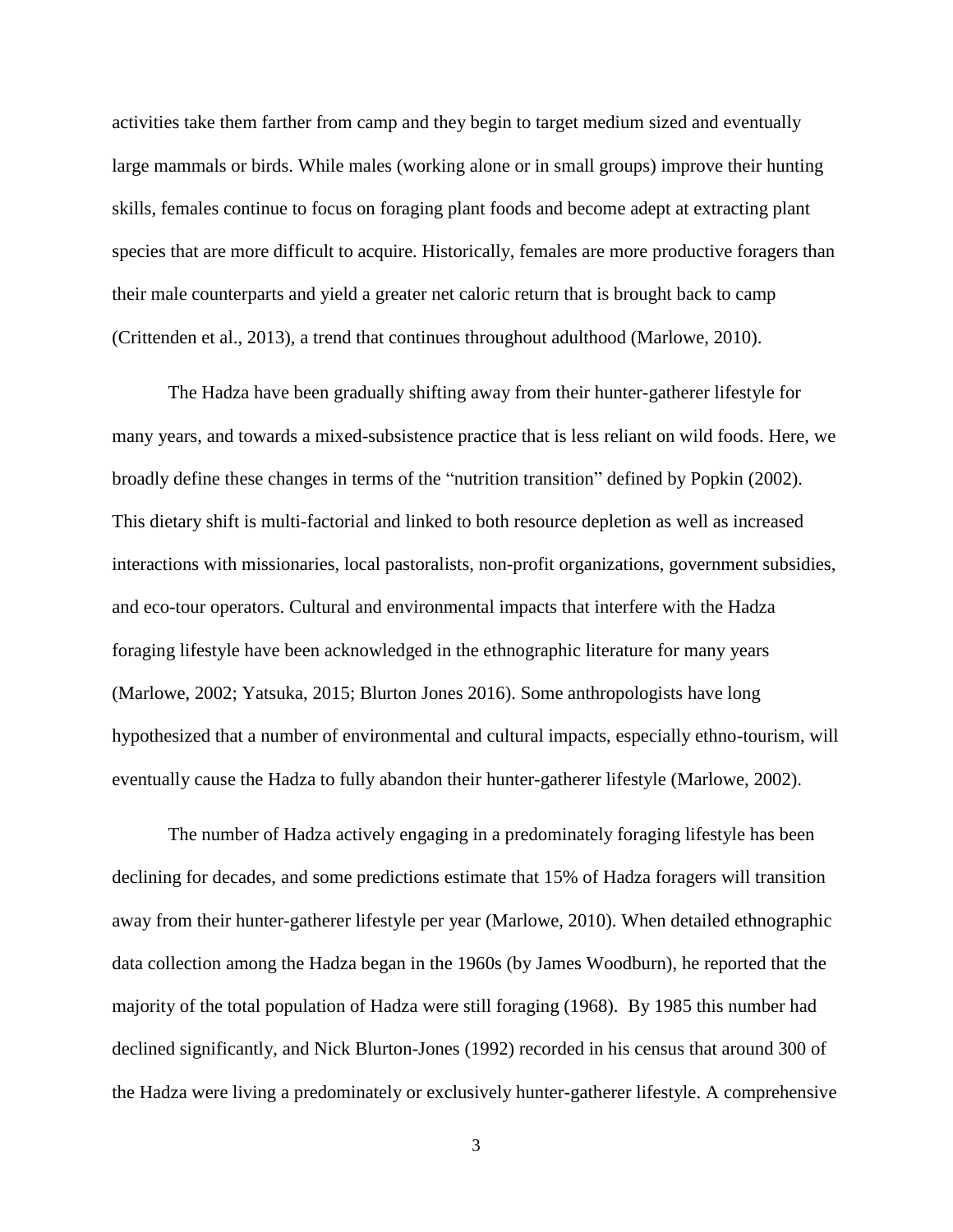census of the Hadza has not been published for many years; however, recent studies estimate that only 150 of the 1000 Hadza are still actively participating in a forager subsistence lifestyle (Crittenden et al., 2017). This evident decline in Hadza foragers is just one sign (of many) that Hadza nutrition transition is no longer a distant eventuality.

The "global nutrition transition" is broadly defined in the scientific literature, but generally refers to a society shifting its dependence away from high-fiber wild foods, and towards a greater reliance on low-fiber starchy agricultural products (Popkin, 2002). This transition towards agriculture is generally associated with an initial increase in malnutrition and famine, but eventually generates a society with food surpluses (Popkin, 2002). This dietary transition coincides with a comparable "epidemiological transition," in which infectious disease and malnutrition eventually recede and are replaced by chronic diseases associated with an urban/industrial lifestyle (Omran, 1971; 2005).

The Hadza, due to a variety of economic and ecological factors, are rapidly undergoing an increasing level of market integration. Accompanying these shifts is a significant change in diet composition with greater access to domesticated cultigens, even in the most remote bush camps. While some studies have alluded to an eventual nutrition transition for many years, few studies have attempted to record the depth or effect transition has had on Hadza health and foraging behavior. Much of the current ethnographic literature, including the literature regarding juvenile behavior, has documented foraging behaviors during a time period when the Hadza had less access to agricultural foods. This study attempts to begin to fill this gap in the literature by revisiting the productivity of Hadza juveniles in a naturalistic setting. While the productivity of Hadza foragers is considered canon in the ethnographic literature, no research has quantified the effects of transition on juvenile foraging behavior.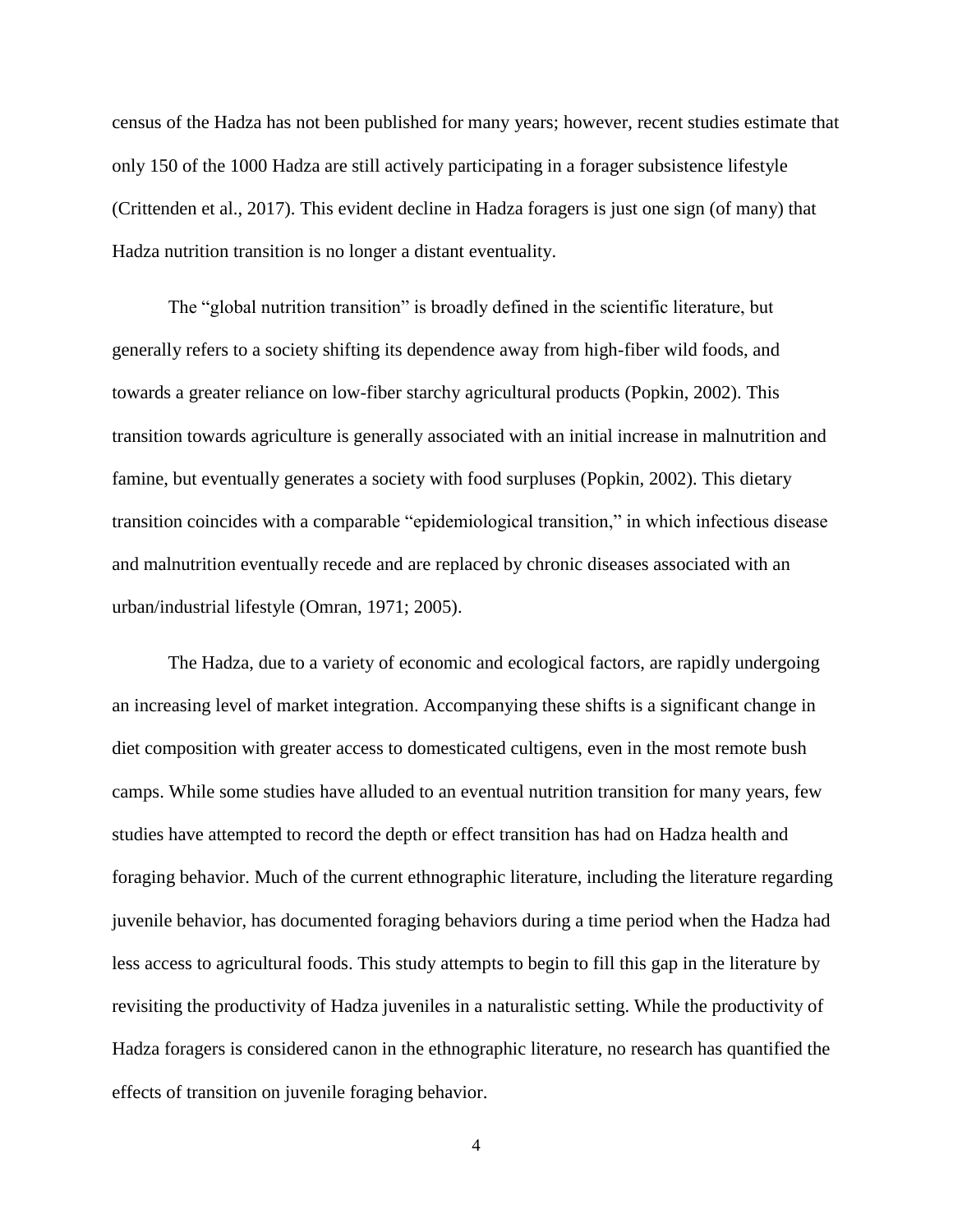Here, we report naturalistic foraging returns of Hadza juveniles during the dry season of 2017 and compare to similar data collected in the same region and season in 2005. Additionally, we report interview data regarding juvenile foraging behavior and foraging motivations collected during 2017. Using a mixed methods approach incorporating data from foraging returns, participant observation, and semi-structured interviews, we aim to (1) compare diversity profiles of foods collected in 2005 and 2017; (2) compare foraging returns collected in 2005 and 2017 to determine patterns of collection in terms of kilocalories foraged, and (3) use interview data to determine what is currently motivating children to forage, and whether or not the introduction of maize into camps is influencing foraging productivity.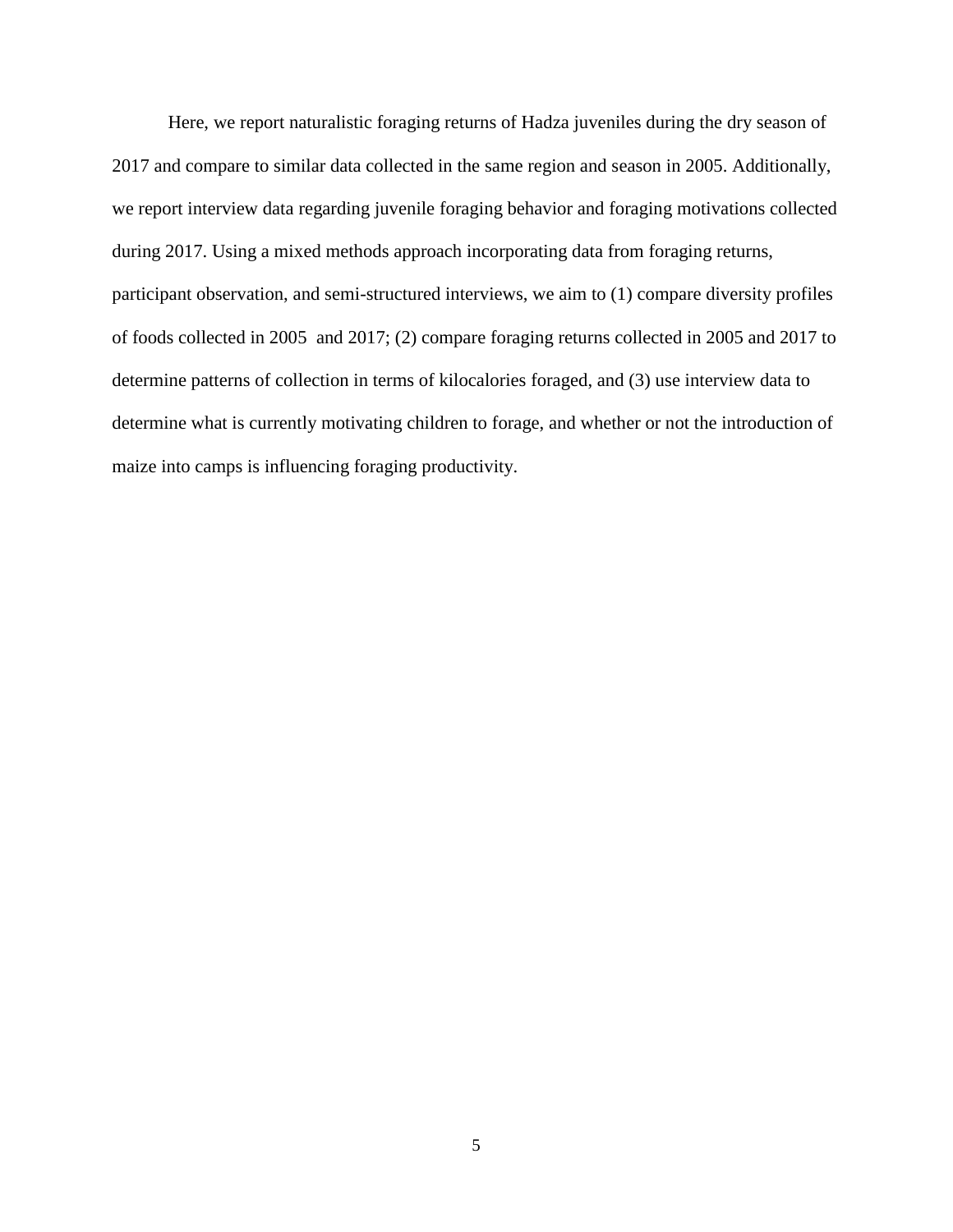# **Chapter 2**

#### **Methods**

#### *Foraging Returns*

The 2017 project was approved by the Office of Research Integrity – Human Subjects at the University of Nevada, Las Vegas. The 2005 project was approved by the Human Research Subjects Institutional Review Board at the University of California, San Diego and the Committee on the Use of Human Subjects at Harvard University. In both studies, informed consent was obtained orally from all the parents of study participants and the participants themselves, as the Hadza are a predominantly non-literate population. All data were collected with the permission of the Tanzanian Commission for Science and Technology (COSTECH).

Methods used to collect and record food return data were the same in 2005 and 2017. During the consent process, research participants were told that the research team was interested in the foods they were bringing back to camp and that the team wanted to weigh the foods that they collected. Participants were reminded every morning that researchers were interested in weighing their foraging returns and were asked to bring any food (animal or plant) that they might collect so that it may be weighed throughout the day. Participants were not incentivized or encouraged to forage in any way and would not receive a gift or payment of any kind upon return to camp. All compensation was given at the end of the study period, regardless of whether or not an individual foraged or returned with food to be weighed. All food was weighed with an electronic hanging spring scale and was always immediately returned to the participant. The current study does not report on any consumption patterns in camp or out of camp.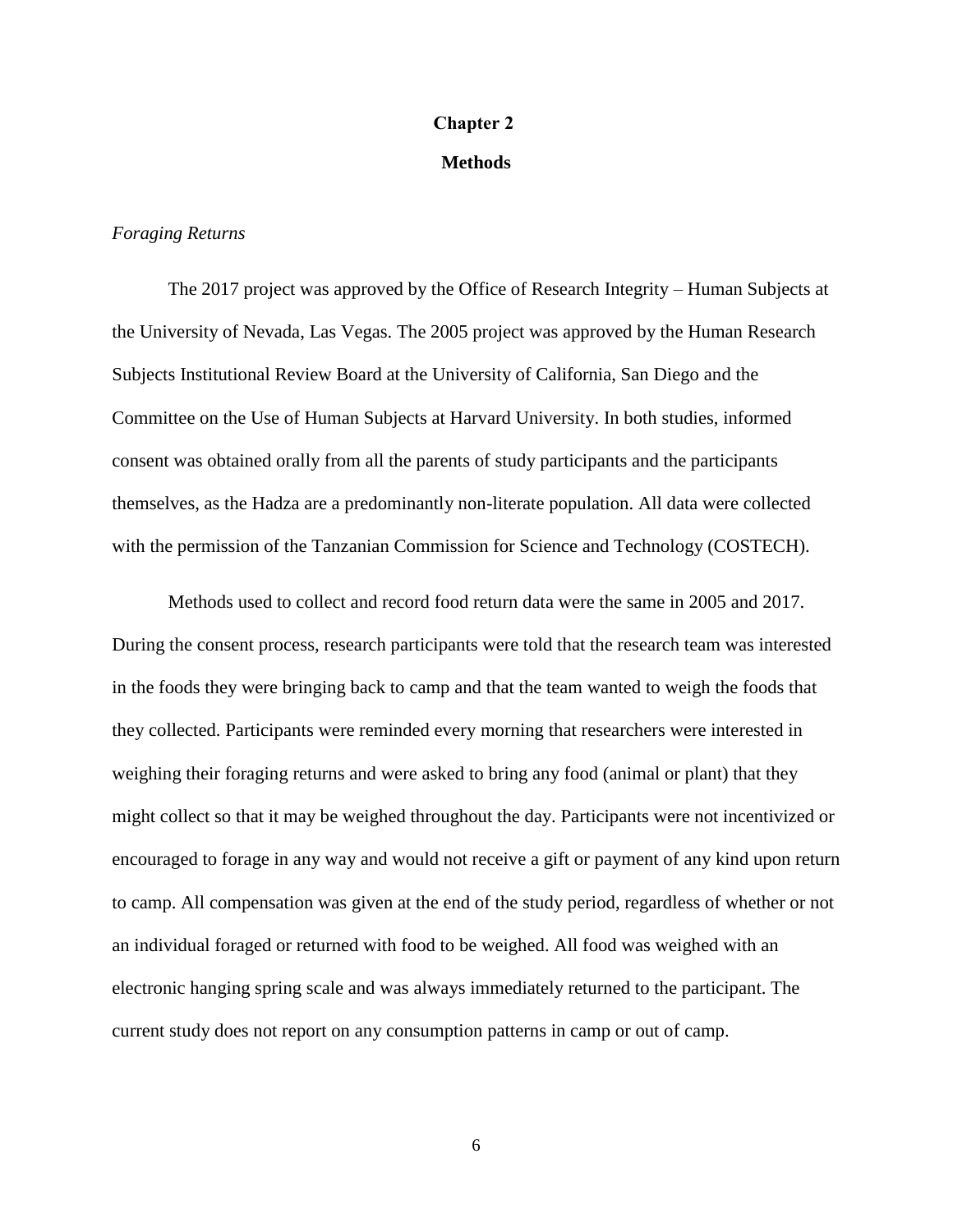In 2017, foraging returns were collected by Trevor Pollom in three camps over a five week period. An additional camp was visited during the study period, but has been excluded from analysis because juveniles were often restricted by adults from leaving the camp to travel/forage. All data was collected during the dry season from July-August 2017, for a total of 20 days. Foraging returns were recorded every day that food was brought back to camp; in total juveniles returned to camp with food 11 of the 20 total days. All food brought to camp was measured using a hanging spring scale, and energy estimates were calculated utilizing previously tested and standardized analytical methods for assessing caloric content of wild foods (Crittenden, 2016). In total, 39 participants aged 5-14 years ( $n_1 = 21$  males;  $n_2 = 18$  females) resided in camp during the study period. Of this total, 32 individuals ( $n_1 = 20$  males;  $n_2 = 12$ ) females) participated in the short semi-structured interviews.

In 2005, foraging returns were collected by Alyssa Crittenden in two camps (*Gangidape* and *Siponga*). Data were collected during late rainy season/early dry season in Gangidape from May 7 to June 11, 2005 (total of 36 days) and in the dry season in Siponga from October 3 to October 25, 2005 (total of 22 days). In total, 31 participants aged 5-14 years ( $n_1 = 14$  males;  $n_2 =$ 17 females) resided in camp during the 2005 study period.

#### *Statistical analysis*

The software SPSS was used for all statistical analysis. Comparisons were made between the foraging returns of males and females in the 2017 sample to determine if sex significantly affected foraging behavior. Also, comparisons between foraging returns in 2005 and 2017 were performed to determine if there have been statistically significant changes in foraging returns since 2005; for this comparison, same age and sex participants were selected from the 2005 data. We used a Mann-Whitney U test for several comparisons due to our small sample size, and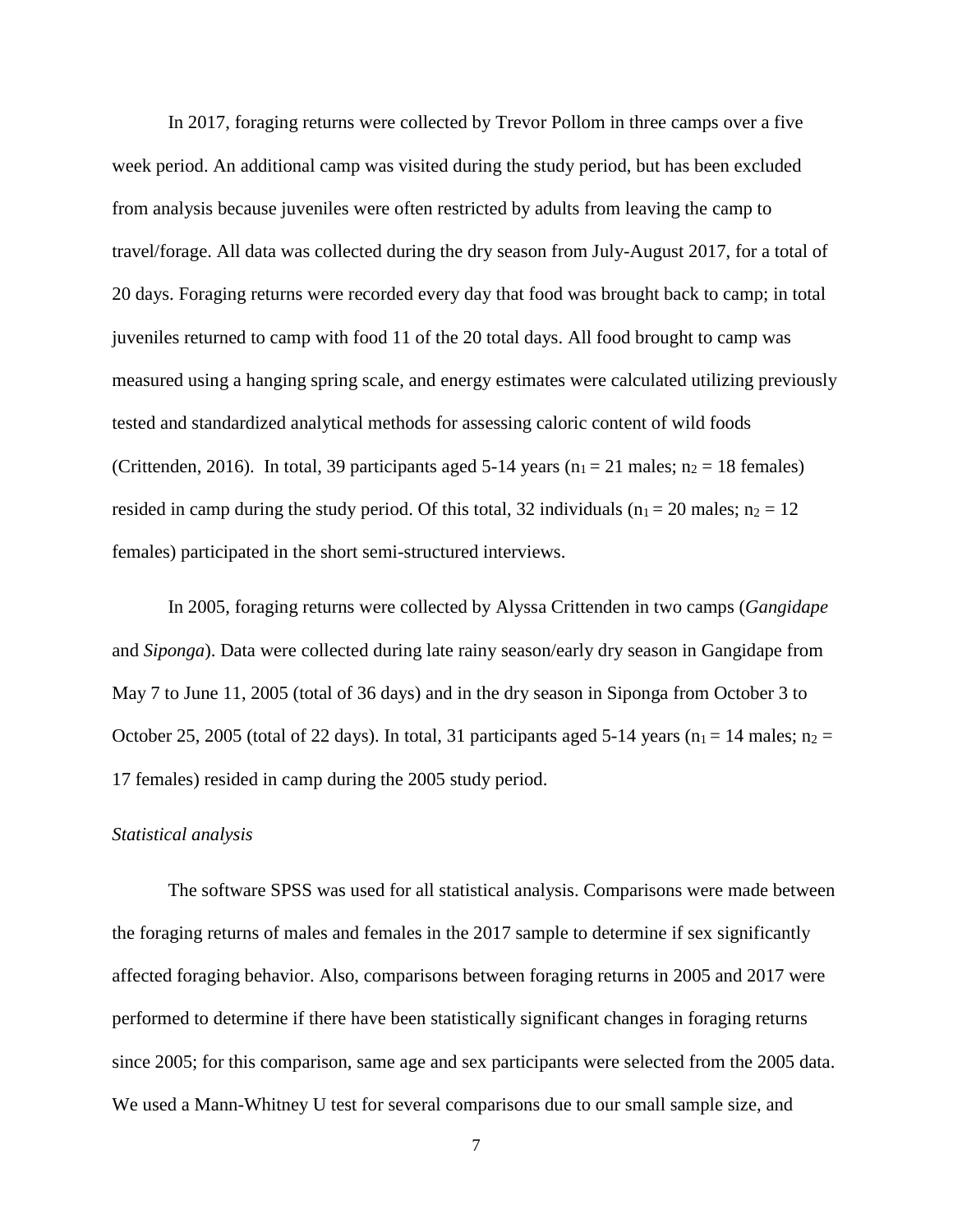because these data were not normally distributed. Significance was set at an alpha of .05. We also used a Chi-Square and Exact Fisher's test for comparison of dichotomous variables. Additionally, we investigated the types of foods being returned to camp in order to document the species (of both plants and animals) in order to make descriptive comparisons between types of returns in 2005 and 2017, and also portray basic changes that have occurred in the diet composition and foraging returns of Hadza juveniles.

#### *Interviews*

In 2017, research participants completed a short semi-structured interview designed to inform our understanding of possible motivations and cultural pressures that might affect foraging returns (see appendix for complete interview schedule). The research team asked questions pertaining to a variety of topics; here, we only report on data regarding foraging motivations. Participants were interviewed in private away from adults or other children, often outside of camp or within the research team's vehicle. All interviews were conducted in Swahili, the second language of the Hadza, with the assistance of a Swahili speaking Tanzanian research assistant acting as a translator. For their participation, children received small gifts of candy immediately following their interview and later, upon completion of the entirety of research, received gifts of shoes and clothing. All compensation was approved by the Office of Research Integrity – Human Subjects at the University of Nevada, Las Vegas.

We report on the results of the following:

1. While in the bush, does anyone tell you to hunt?

(If yes) Who tells you to hunt?

(If no) Why do you decide to forage?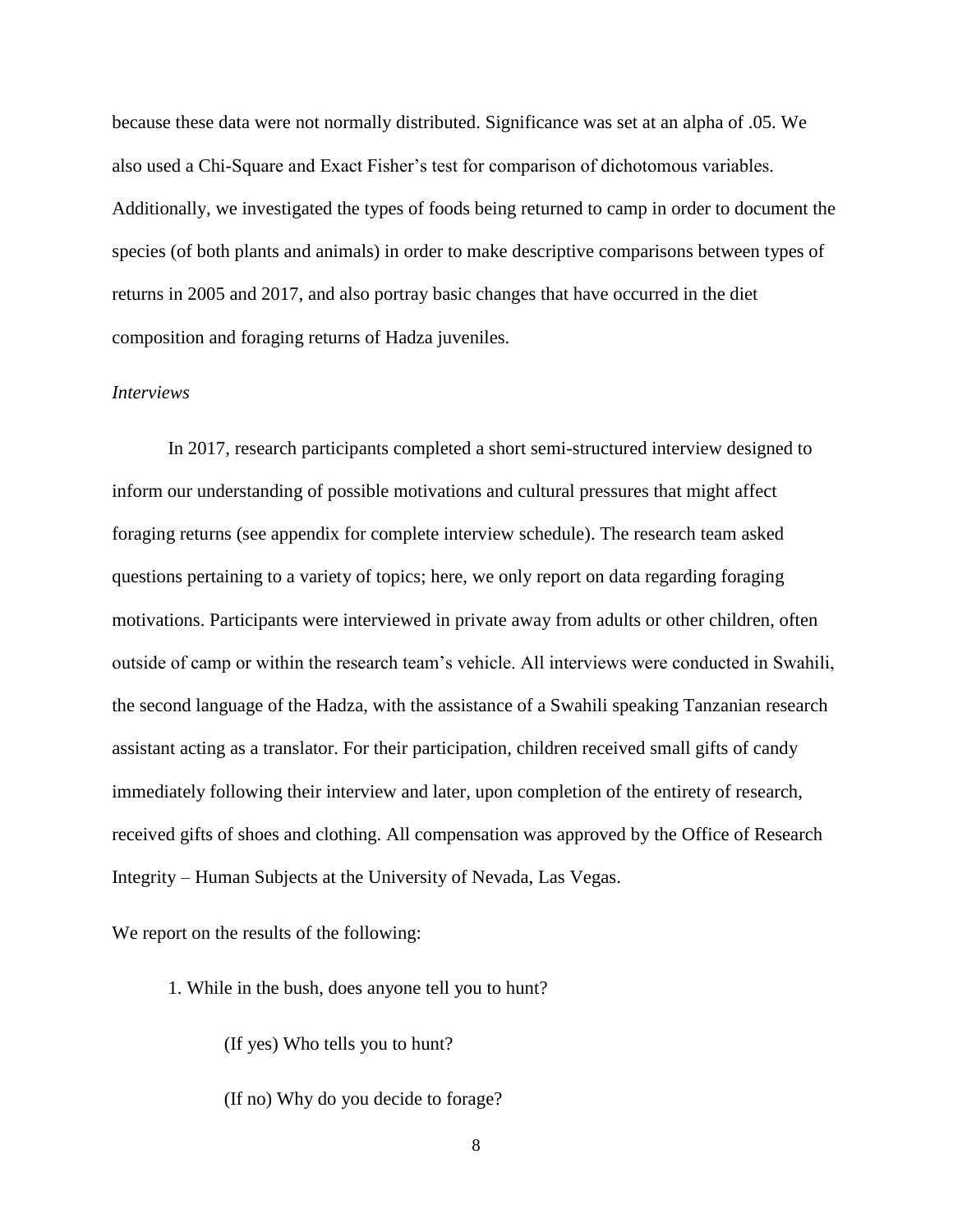2. If you don't go (hunting/gathering), will anyone go hungry?

(If yes) Who will go hungry?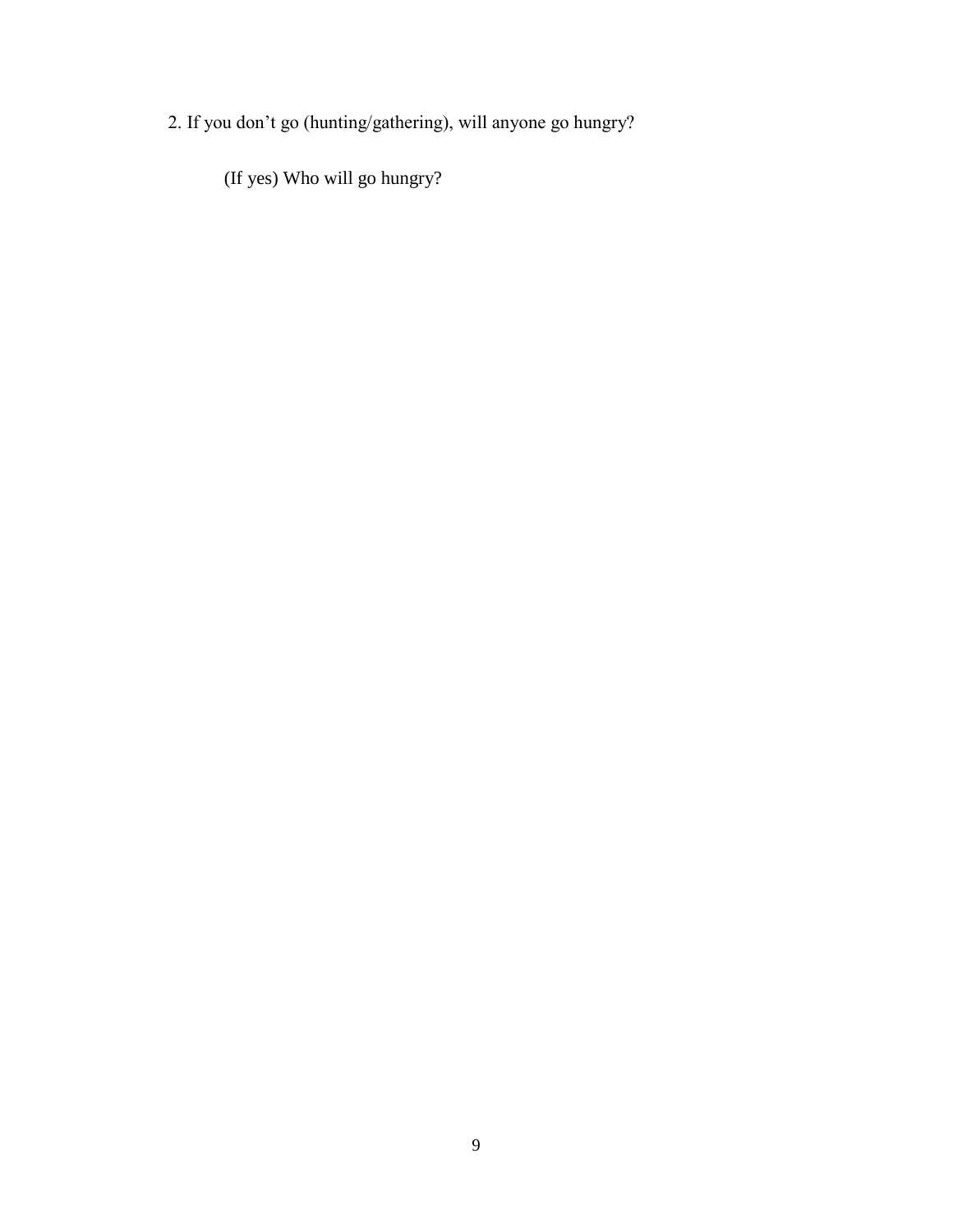#### **Chapter 3**

#### **Results**

#### *Foraging Returns*

A variety of plant and animal species were collected during the 2017 field season, including baobab, berries, birds, and several species of small game. However, there were notable absences in the 2017 food returns that were present in 2005; including honey, figs, legumes, and tubers. Comparing the types of foods being returned to camp in 2005 and 2017 reveals an overall reduction in the variety of plants and animal species currently being targeted by young foragers (Figure 1 and Figure 2).



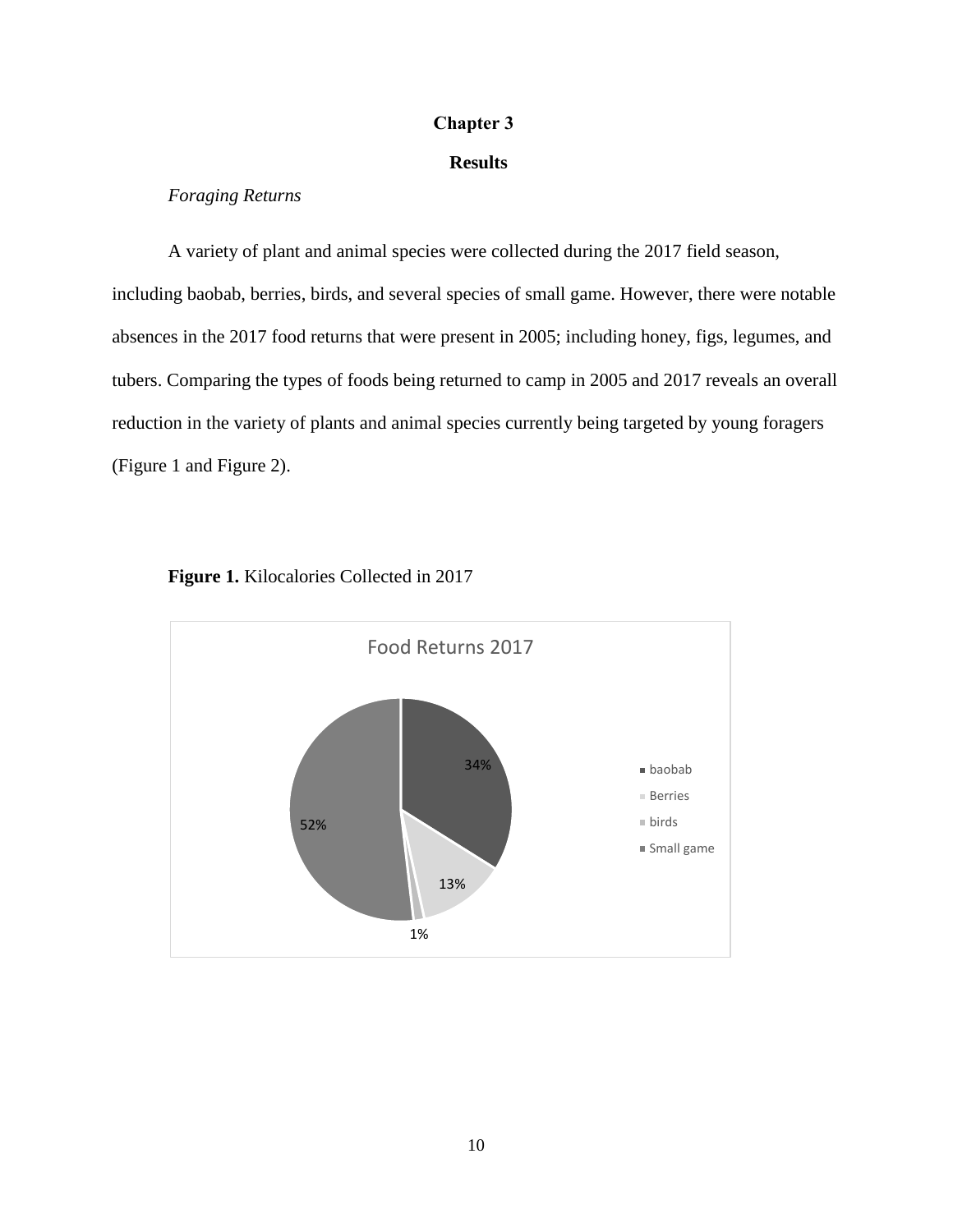**Figure 2.** Kilocalories Collected in 2005



Fewer juveniles residing in camp foraged in 2017 as compared to 2005. In 2005, 27 of the 31 study participants ( $N_1 = 12$ ,  $N_2 = 15$ ) returned to camp with foraged food. In 2017, only 21 out of our 39 participants ( $N_1 = 15$ ,  $N_2 = 6$ ) ever returned to camp with foraged food. This change is exemplified among females; in 2017 only 6 out of 18 females participating in the study were documented with any foraging returns, which was significantly less than the 16 female individuals in 2005 ( $p=0.04$ ). While the reduction in female participation is significant, the exact cause is difficult to identify.

Despite fewer female foragers returning to camp with food in 2017, those who did leave camp to forage were slightly more productive, on average, than females in 2005. On days that they foraged, females returned to camp with an average of 690.98 kcals in 2017, compared to an average of 550 kcals in 2005. However, the discrepancies in average foraging returns was not significant (p=.261). Similarly, 15 out of 21 Hadza males that participated in the 2017 study were recorded with foraging returns. In 2017, males returned to camp with an average of 1075.15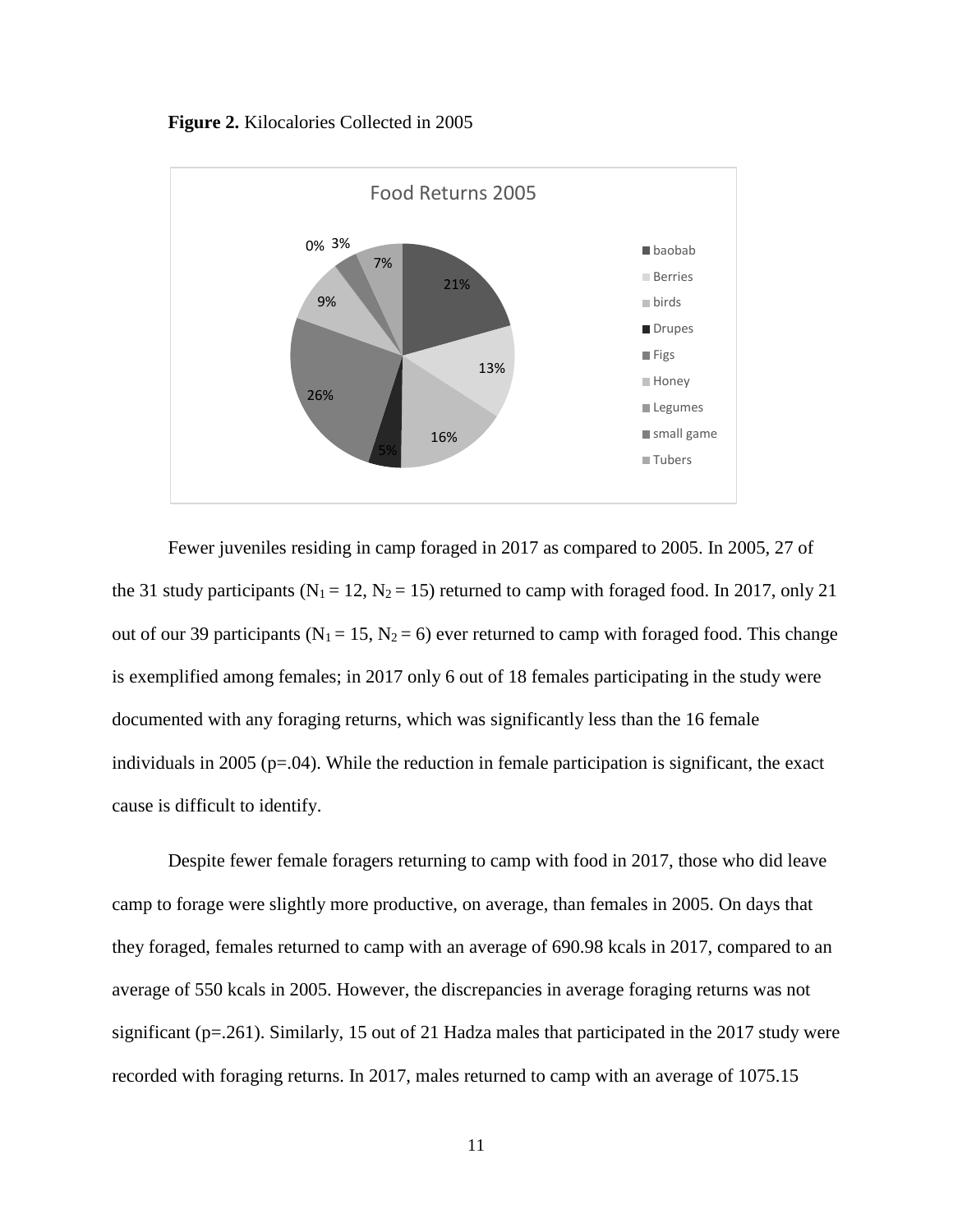kcals on days they foraged, which was higher than the 374.82 kcals recorded in 2005. Despite recording a higher average return rate in 2017, differences in return rates only approached significance ( $p = .079$ ).

Having discovered there were no significant differences when comparing females in 2005 to females in 2017, and similarly males in 2005 to males in 2017, we further utilized a Mann-Whitney U to investigate sex differences within study years. Females in 2005 were compared to males in 2005, and females in 2017 were compared to males in 2017. There were no significant sex differences between females and males in 2005 ( $p = .3$ ), or 2017 ( $p = .677$ ), suggesting that there are not significant sex differences in the kilocalories returned to camp during dry season foraging activities. Although the sex differences in average foraging returns were not considered significant when using a ranked Mann-Whitney U, it is noteworthy that in 2017 males returned to camp with a total combined sum of 37,381 kcals during the study period, while females returned to camp with a total combined sum of only 7,967 kcals. Conversely, in 2005, females were recorded collecting a sum of 170,611 kcals, while males were recorded collecting 86,827. Therefore, only viewing changes in average return rates might be misleading, considering the obvious sex differences when viewing sum returns.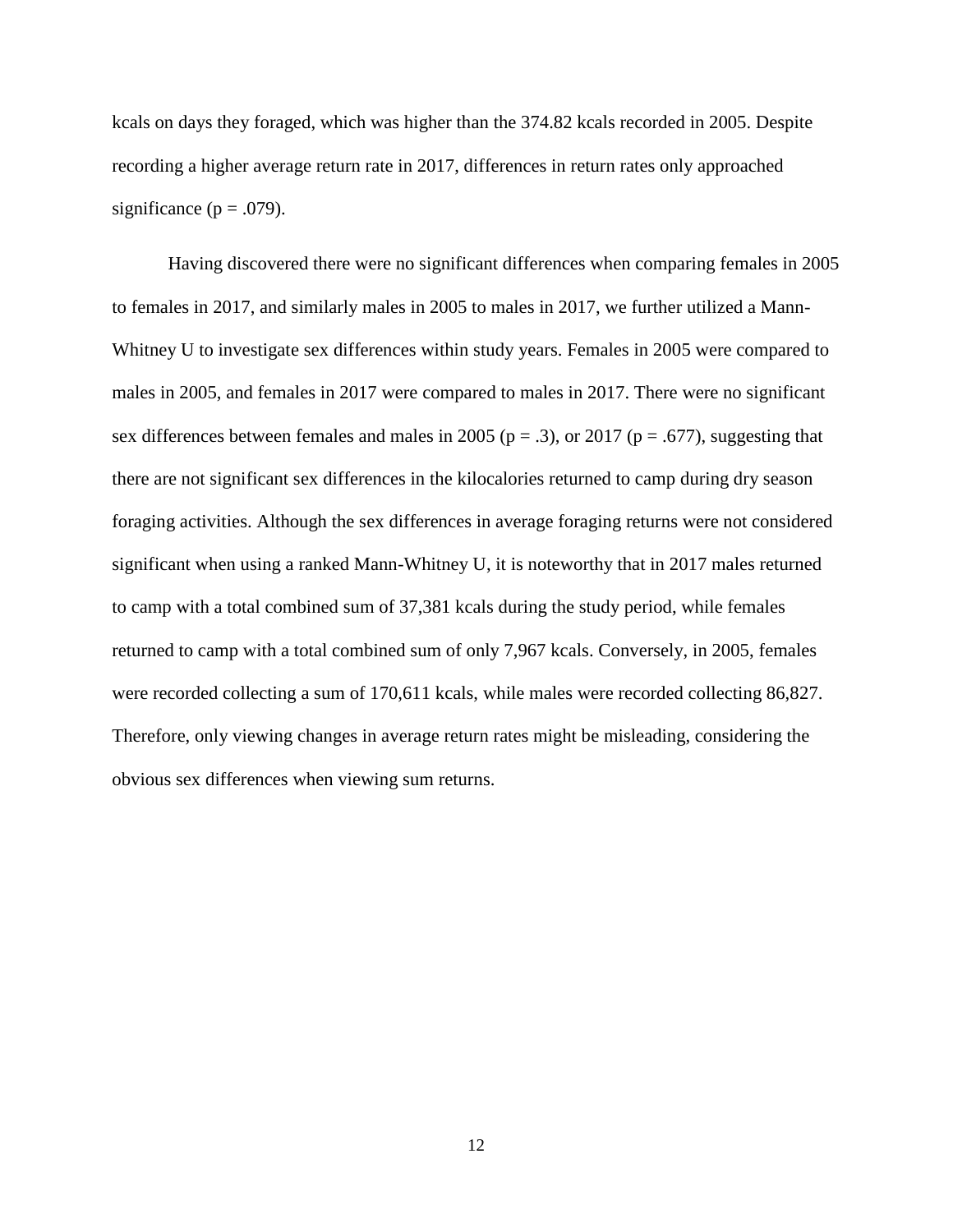

**Figure 3.** Percentage of Kilocalories Foraged by Males and Females – 2005

**Figure 4.** Percentage of Kilocalories Foraged by Males and Females - 2017



Finally, having found no statistically significant differences in the average return rates between females or males in either year, we did a final overall group comparison of foraging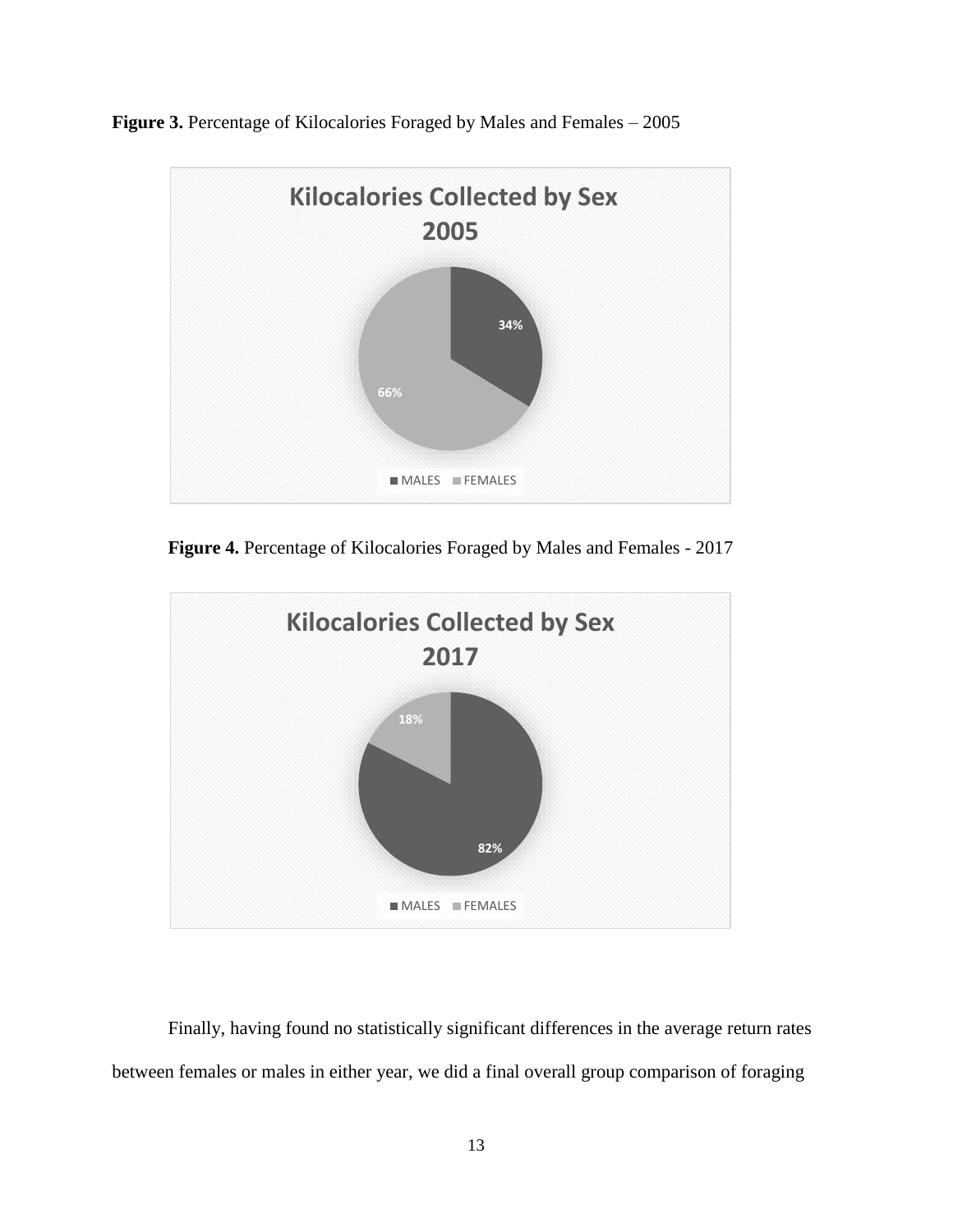returns between 2005 and 2017. On days that they foraged, juveniles in 2017 foraged an average of 902.6 kcals, compared to an average of 475 kcals in 2005. These findings were statistically significant ( $p=0.05$ ), implying that on days they foraged, participants in 2017 were more productive than juveniles in 2005.

| <b>YEAR</b> | <b>SEX</b>    |    | AVG             | <b>MEDIAN</b> | <b>STANDARD</b>  |
|-------------|---------------|----|-----------------|---------------|------------------|
|             |               |    | <b>FORAGING</b> |               | <b>DEVIATION</b> |
|             |               |    | <b>RETURNS</b>  |               |                  |
| 2005        | <b>MALE</b>   |    | 374.82          | 346.32        | 327.27           |
| 2005        | <b>FEMALE</b> | 16 | 550.1           | 419.95        | 499.56           |
| 2017        | <b>MALE</b>   |    | 1075.15         | 613.5         | 1226.56          |
| 2017        | <b>FEMALE</b> |    | 690.98          | 634.48        | 372.74           |

|  |  | Table 1. Average Foraging Returns by Year/Sex - reported in Calories |
|--|--|----------------------------------------------------------------------|
|  |  |                                                                      |

#### *Interviews*

Interviews were only conducted during the 2017 field season. In total, 32 children participated, 12 females and 20 males aged 6-14 years. Of these participants, 50% stated that someone told them to forage while they were living in the bush - we will refer to these individuals as "encouraged participants". Of the individuals that were encouraged to forage, 100% stated that a family member (sibling, parent, or grandparent) told them to do so. Instructions to forage came predominately from parents, with 87.5% of encouraged participants stating that either their mother or father told them to forage. However, it appears that there is a preference towards mothers pressuring for participation in foraging behavior, as 50% of encouraged participants stated that only their mothers encouraged them to forage – making mothers the most common response to "who tells you to forage?" These data suggest that it is not uncommon for family members to encourage children to forage, as half of juveniles we sampled stated that a family member would tell them to hunt/gather. Evidently this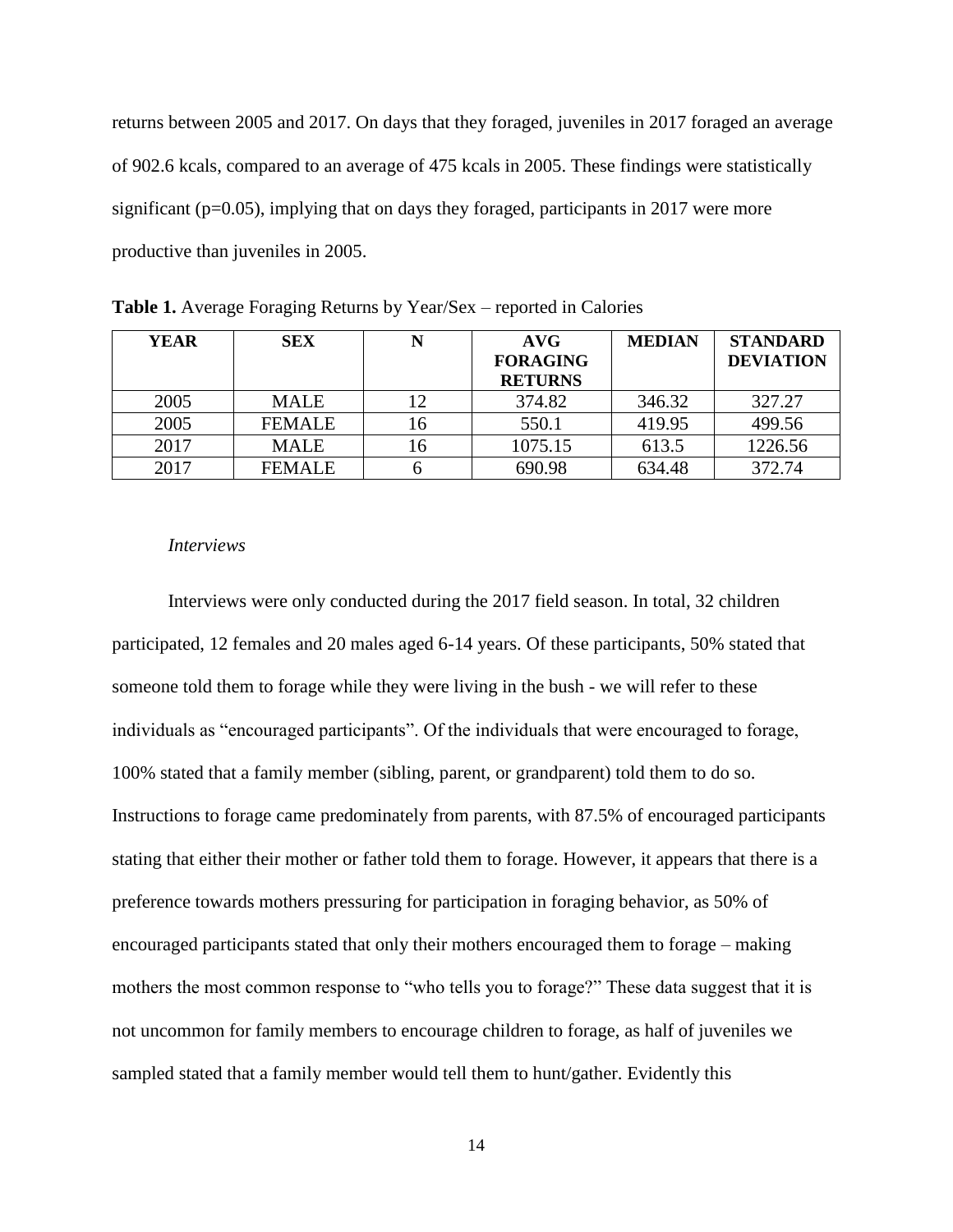encouragement to forage always came from a family member, particularly parents and especially mothers. However, there was no correlation between individuals being encouraged to forage, and individuals actually producing any foraging returns according to a Chi-Square Test ( $p = .719$ ).

When asked, "If you don't hunt/gather, will anyone go hungry?" 14 out of 32 participants (44%) responded "yes". In total, 32% of males (7/22) responded yes, while 50% of females (6/12) responded yes. Of the participants that indicated others might go hungry ("concerned participants"), 38% expressed concern for their parents, and 38% indicated concern for children or younger siblings. These results suggest that a large portion (44%) of Hadza juveniles we sampled experience some level of concern regarding food availability. That being said, individuals that expressed hunger concerns were not significantly more likely to produce foraging returns according to a Chi-Square test ( $p = .242$ ). Additionally, a majority of children (18/32) stated that no one would go hungry if they did not forage. Interestingly, one 10 year old participant told the research team that no one would go hungry if there were no foraging returns, because "the women would grind maize."

The question "why do you forage?" was met with mostly confusion from a majority of the participants, many juveniles provided straightforward and general answers such as "to find food" or "just because." However, one older participant (aged 14) clarified by stating, "[we hunt] to find food to eat with our maize flour". Later, this same participant reported to the research team that he had sold his hunting returns in a nearby village so that he could buy maize flour. While the broader significance of the responses from a single Hadza forager should be interpreted with caution, his responses may warrant further consideration.

Ultimately, these interview responses suggest complex social interactions that likely encourage foraging returns among many Hadza juveniles. A significance proportion of the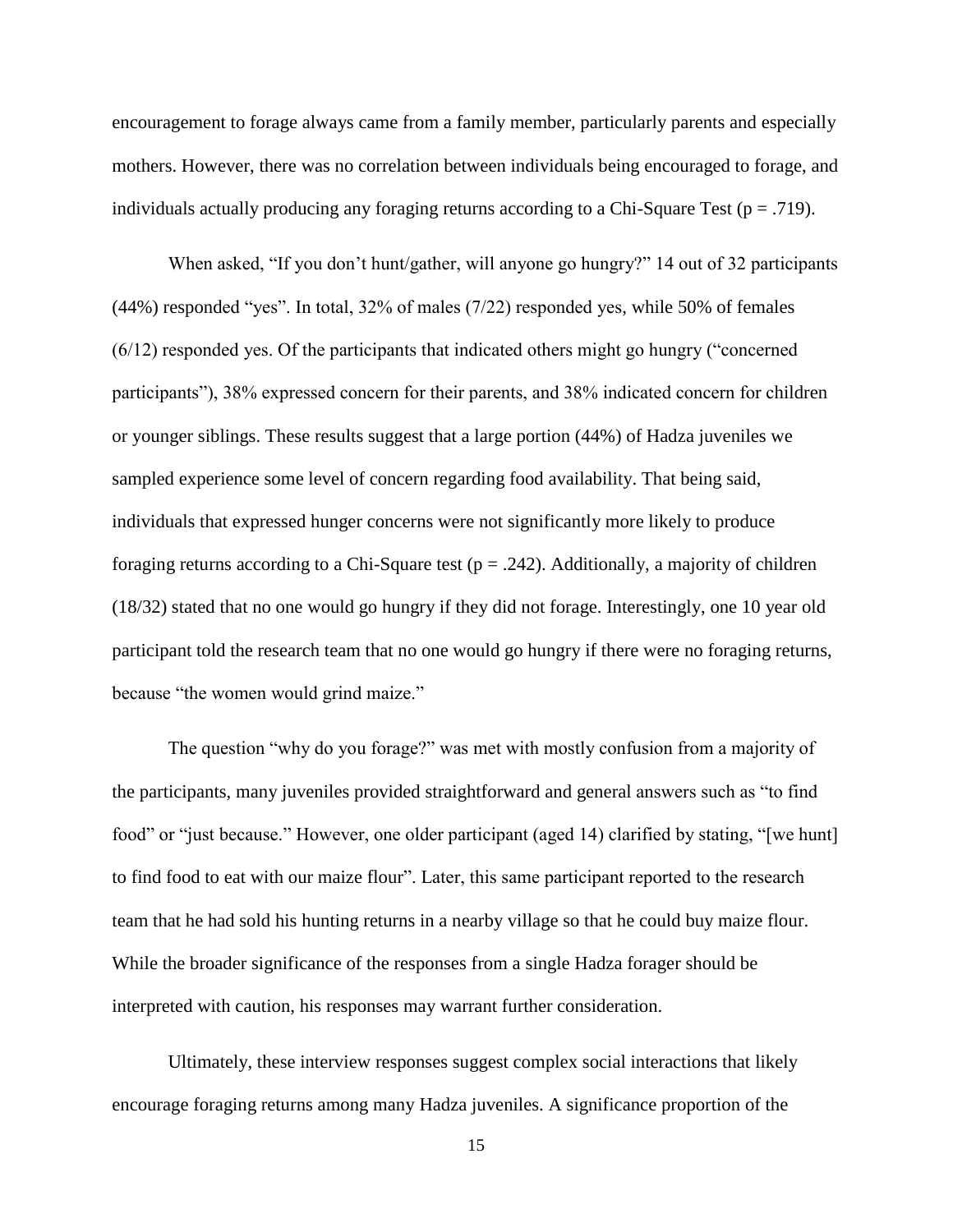juveniles sampled appeared to be encouraged to forage, at least in part, by either family or concern for food scarcity. Further, some interview responses contribute to the ongoing discussion regarding Hadza nutrition transition. However, the large percentage of children that verbalized at least moderate concern for food scarcity suggests that foraging activities still play an important part in Hadza culture, even in the midst of nutrition transition that ostensibly buffers food insecurity.

#### *Summary of Results*

Our quantitative data suggests that Hadza juveniles are foraging for a smaller variety of plant and animal species in 2017 compared to 2005, with tubers being a noticeable and important absence from the foraging returns. A much lower percentage of children were participating in foraging activities in the year 2017 compared to 2005, and this was especially true for female participants. However, juveniles who were still foraging had greater average return rates when compared to juveniles from 2005. We caution that analyzing average returns could be misleading as they do not account for children not participating in foraging activities. Therefore, it is difficult to determine from these data if there is an overall change in productivity as measured by kcals. Another notable finding is the lack of significant sex differences in foraging behavior in either 2017 or 2005; suggesting that sex has a limited influence on productivity during the dry season, as measured by kcals.

Our interview data suggest that Hadza juveniles receive encouragement to forage from a variety of sources. About half of all juveniles we sampled were encouraged to forage by their immediate family, and of these encouraged participants 50% stated their mothers told them to forage. Additionally, a large percentage of juveniles reported that someone would go hungry if they did not forage and showed particular concern for immediate family members. These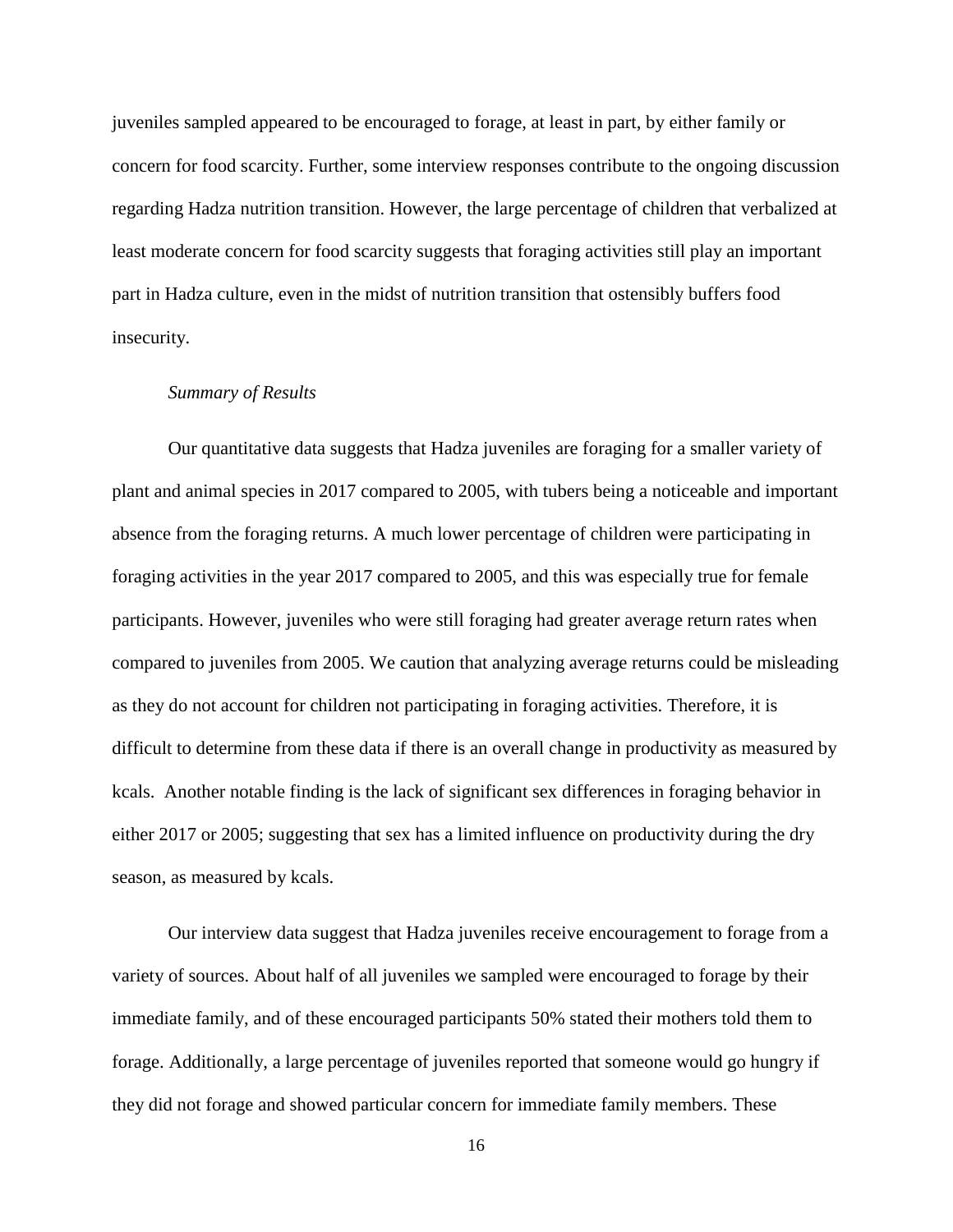responses suggest motivation to forage comes from a variety of ecological and social pressures. Further, multiple interviews suggested that maize is becoming a consistent and important part of Hadza culture and diet. Despite the inclusion of maize into Hadza diet and behavioral practices, these data suggest that foraging returns continue to provide an important source of food for Hadza camps in the midst of nutrition transition.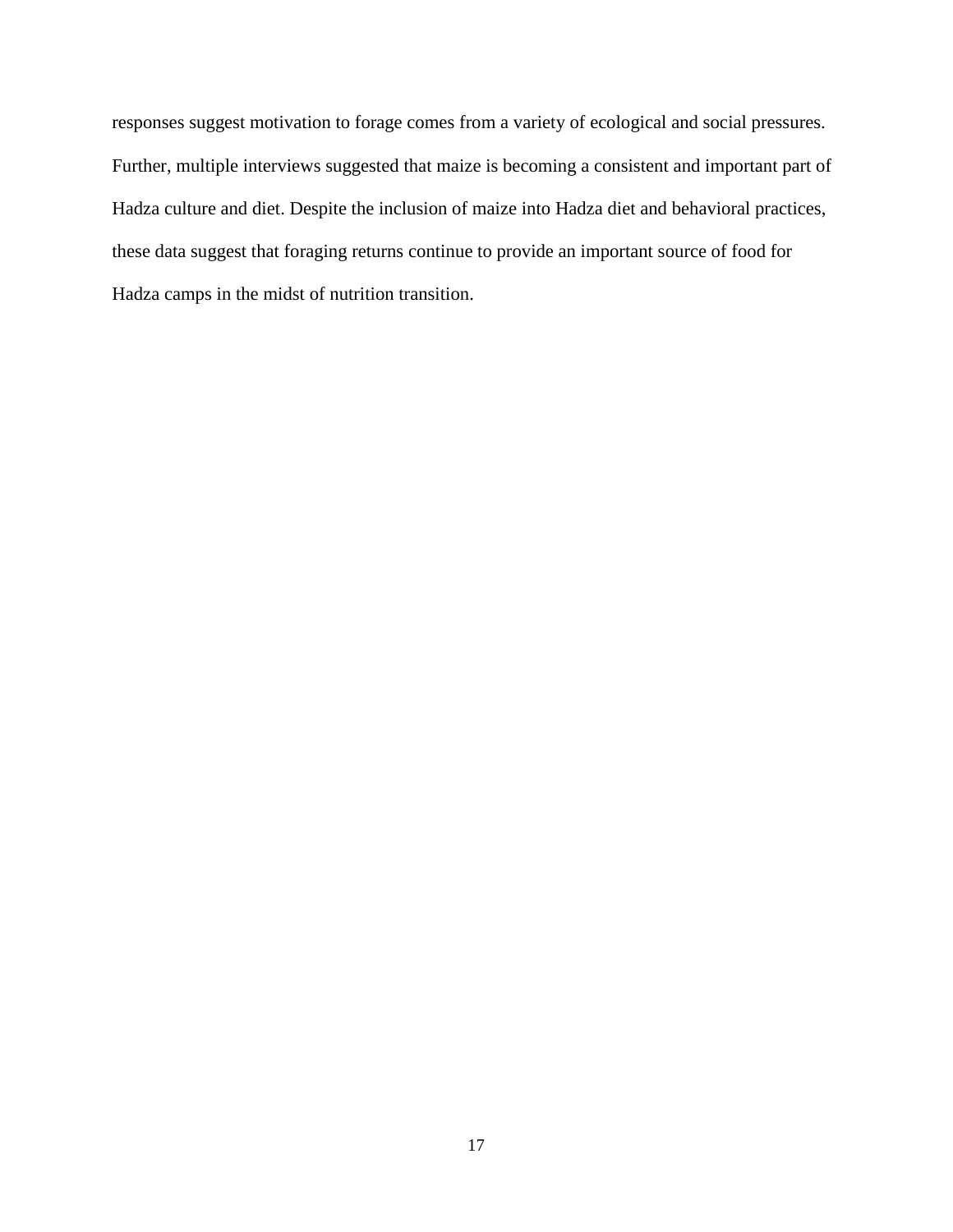#### **Chapter 4**

#### **Discussion**

Perhaps the most important element of this study, as it pertains to Hadza behavior and eventual health outcomes, is the reduction in variety of plant and animal species being foraged. There were notable absences in the juvenile foraging returns, including several plant species that are considered staples of Hadza diet in the canon of literature on Hadza foraging and diet composition. We interpret the absence of these formerly staple foods as important markers for nutrition transition. Tubers are largely cited as an important Hadza staple food (Blurton Jones and Marlowe, 2002; Marlowe and Berbeque, 2009), and their collection is the cornerstone of some evolutionary arguments (Hawkes et al., 1998), yet not a single juvenile returned to camp with a tuber during the 2017 field season. Notably, the research team neither witnessed the digging of any tubers by adult women, nor did we observe any women carrying digging sticks around camp or out of camp forage during the study period.

Historically, tubers have been available to Hadza foragers throughout all seasons of the year and are targeted as a staple food (Marlowe and Berbesque, 2009). Similarly, figs and honey were entirely absent from the 2017 foraging returns despite playing a pivotal role in the 2005 data. For example, the most productive forager from our 2005 data was a 10 year old girl that targeted mostly figs. It's unclear why Hadza juveniles have stopped targeting some of these notable species in 2017, however, we postulate that it is likely linked to the multi-factorial effects of ethno-tour companies, donations of large quantities of maize from missionary groups, encroachment of local pastoralists, government modernization efforts, researcher saturation, and NGO interventions that have collectively affected both the ability and need for Hadza juveniles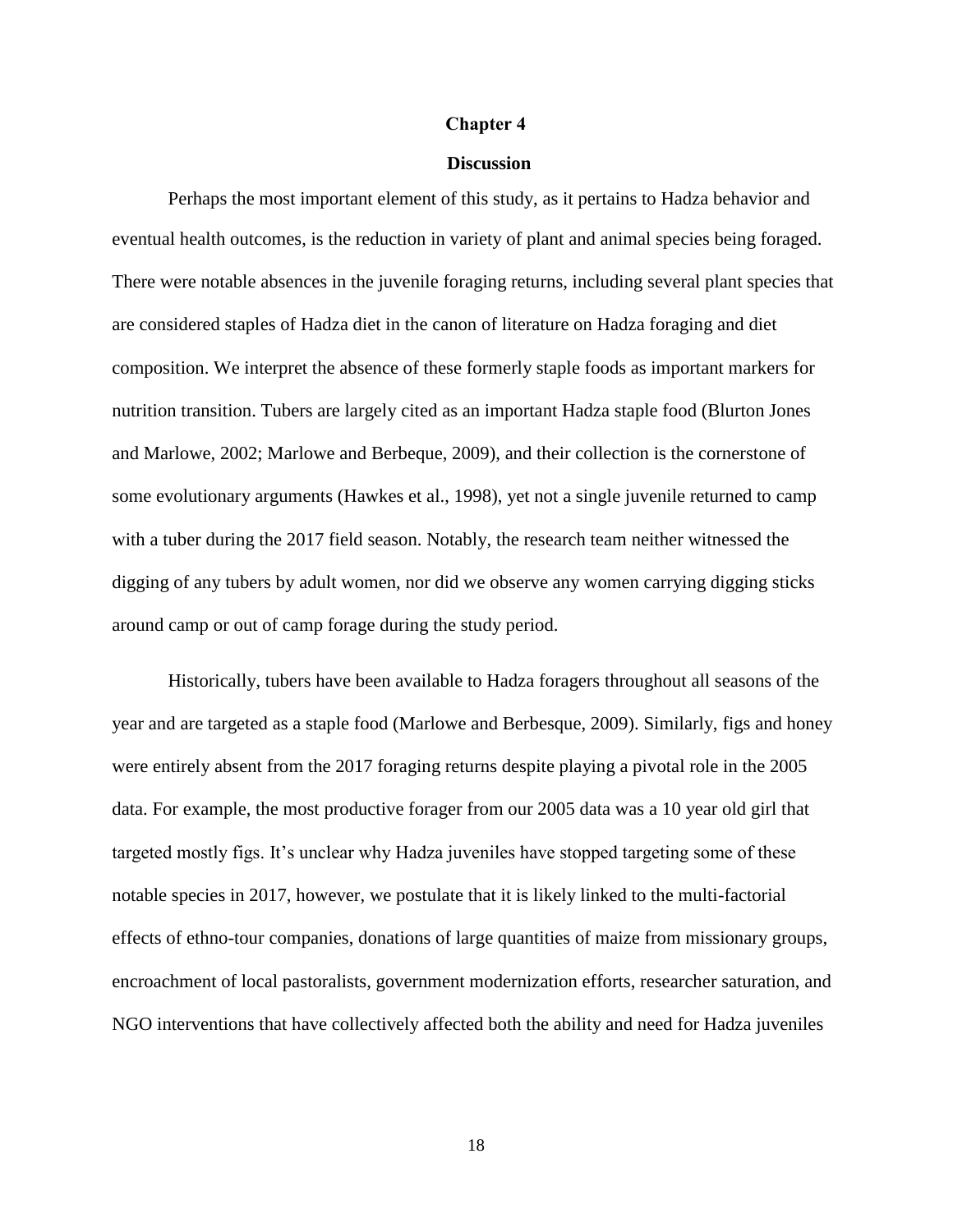to target some of these species. During the study period, we witnessed ongoing interactions between Hadza foragers and all of these different entities.

Throughout the duration of our study period, adult foragers informed us that they were in communication with ethno-tour companies via cell phone. It was not uncommon for adult foragers to temporarily leave their camp of residence in order to meet with safari companies and perform foraging demonstrations for tourists. In exchange for their engagement with tourists, the Hadza would receive payment in the form of Tanzanian shillings, maize, tobacco, and/or marijuana. It's likely that these payments of maize and money have, in part, reduced the dependency the Hadza have formerly had on foraging wild foods. Such a finding is unsurprising, as anthropologists have long acknowledged that tourism is a catalyst for nutrition transition, especially among the Hadza (Marlowe, 2002). Cultivated foods, such as maize or wheat flour, come to Hadza camps from other sources as well. Charitable missionary groups, who are funded through private donations and crowd sourcing, report gifting considerable amounts of maize to Hadza foragers each year. Our research team narrowly missed a missionary group, as we departed one of our campsites the day before missionaries were supposed to arrive.

In addition to food drops from missionaries and tour companies, the Hadza also utilize their limited funds to purchase agricultural products. The Hadza have access to motorbike couriers that, for payment, transport food and other products into the bush. Our research team witnessed the drop off of a 25kg bag of wheat flour at one Hadza camp, as well as multiple 25kg bags of maize the summer before. The purchase of maize and other cultigens happens on a smaller scale as well. Take, for example, the 14 year old boy in our study that reported walking to a village to sell his foraging returns and buy maize. We find it likely that these combined contributions of maize from various sources (tourism, missionaries, and subsequent self-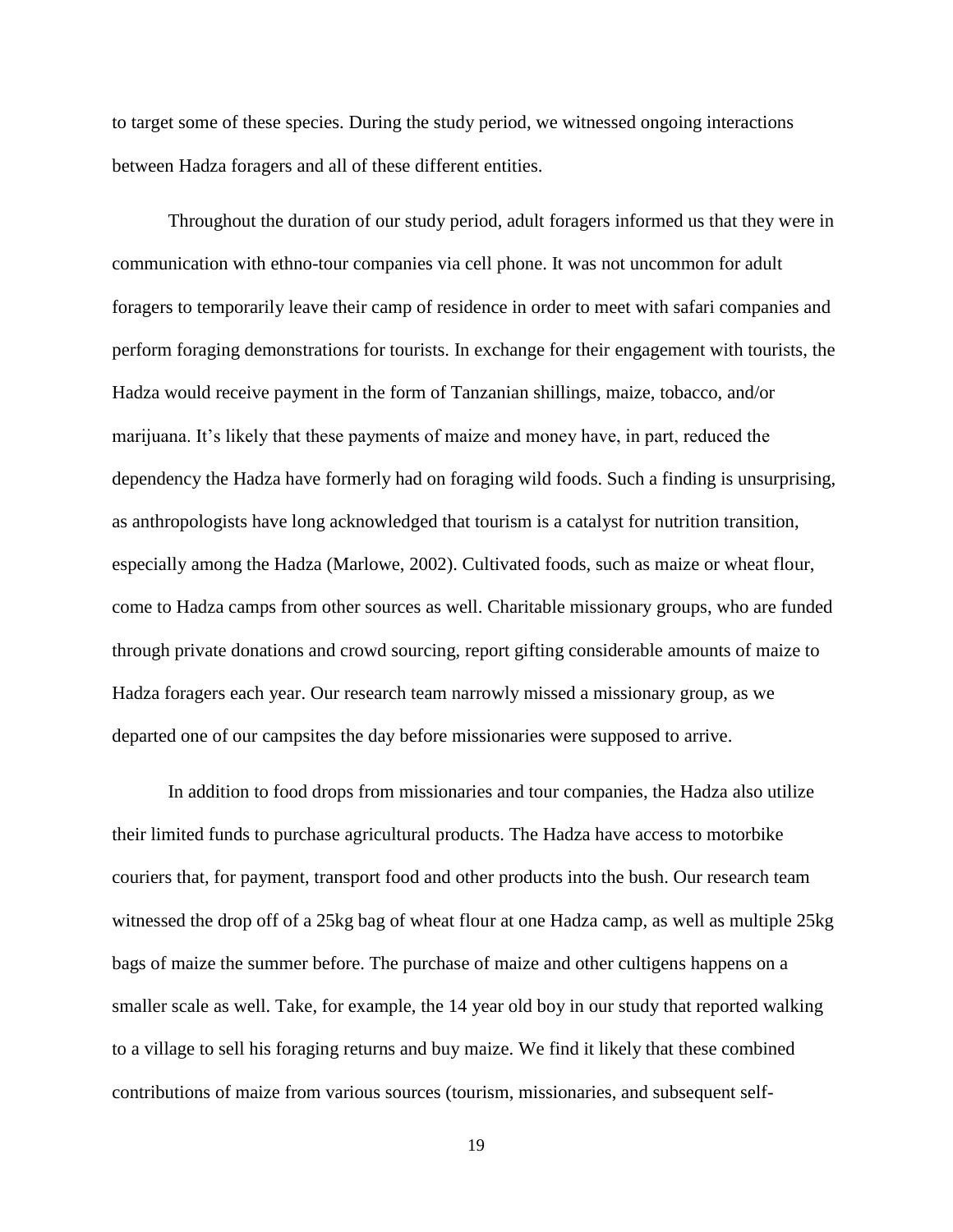purchase) have reduced the need for Hadza juveniles (and potentially adults) to target some of the wild foods they used to rely on, such as tubers.

Additionally, there has been a considerable amount of government and NGO intervention in Hadza land. Notably, the Hadza have been trained in building fixed comb beehives. Many Hadza camps have a number of fixed hives located in bushes and trees nearby or even within camp. Wild bees occupy the hives, and the Hadza periodically harvest honey. While we didn't quantify the number of hives or the amount of honey they were producing, the use of these hives appeared very common in Hadza land. Additionally, the Tanzanian government has demonstrated commitment to providing Hadza communities with 100 fixed bee hives per year (Babati, 2017). The surplus honey these hives generate provides the Hadza with a valuable commodity, and allows them to sell honey in villages or to local pastoralists. The presence of these hives and associated honey surpluses might explain, in part, the absence of honey returns amongst our juvenile foragers. But also, and perhaps more importantly, it further elaborates how a variety of competing cultural and ecological factors are lessening the dependence Hadza foragers have on wild foods.

It is important to note that a variety of ecological factors may also be precipitating this dietary shift away from wild foods. To date, there have been few studies investigating climate change in Hadza territory. However, one study has noted that access to water is becoming increasingly scarce in Hadza territory, that the Hadza themselves have noticed climate change, and that the Hadza are concerned with the diminishing presence of large game (Mabulla, 2012). Additionally, recent studies have noted high variability in rainfall in other areas of Tanzania, this variable or diminished rainfall has created food insecurities and migration pressures among horticulturalist and pastoralists around Tanzania (Noah et al., 2017; Afifi et al., 2014). Further,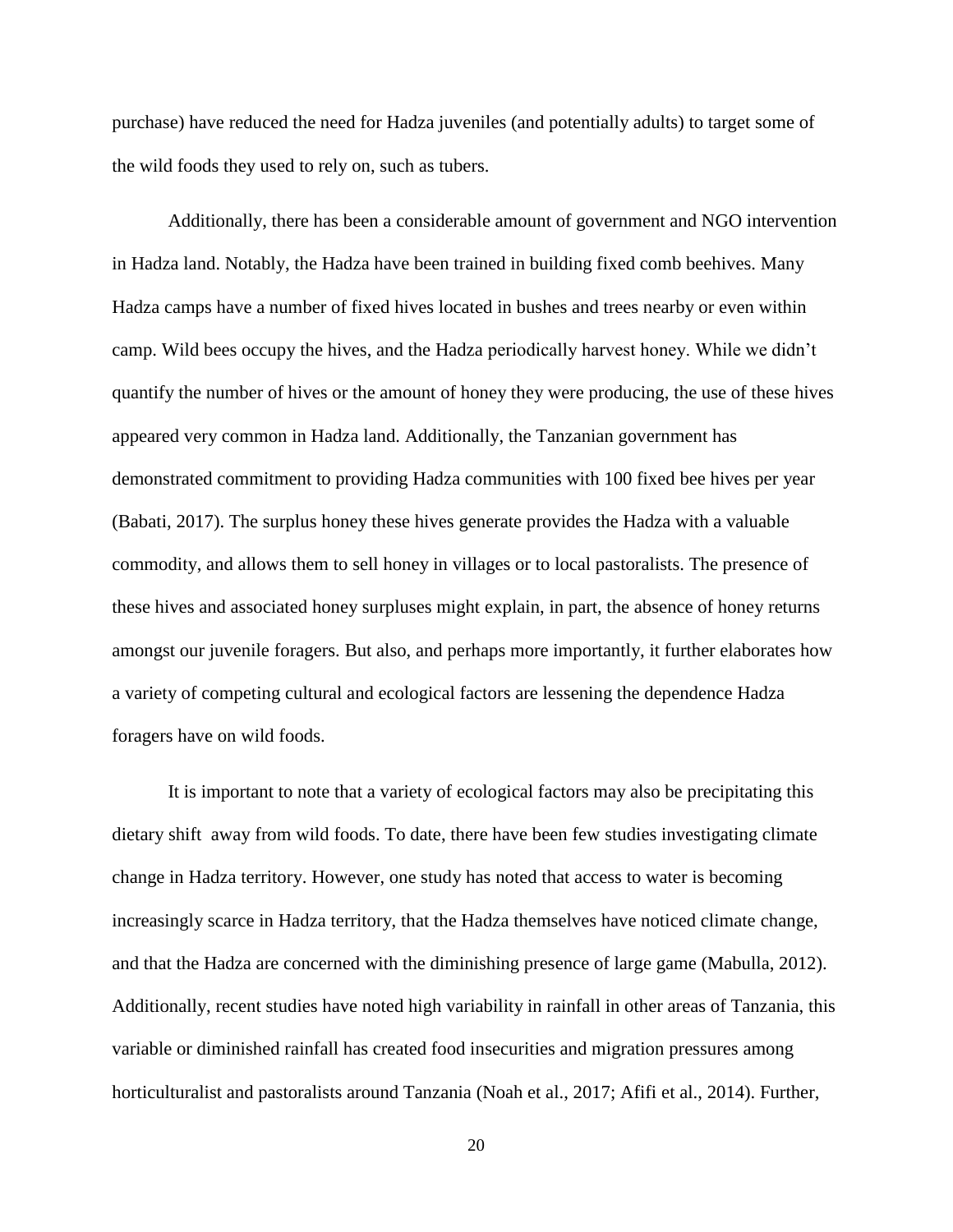recent rainfall projections for Tanzania predict an overall reduction in annual total rainfall throughout the  $21<sup>st</sup>$  century (Cioffi, 2016), and droughts have already pressured communities throughout the country (Mwakaje, 2013). The impacts of these climate changes might already be affecting certain food availabilities in Hadza land. Considering the paucity of data on this subject, we can do little more than speculate at this time. However, Tanzania was undergoing a severe drought during our 2017 field season (Mtaki, 2017), and it is unclear how the drought impacted the foraging returns we recorded. It's possible that drought conditions reduced the availability of certain wild foods during our study period, requiring the Hadza to rely more heavily on agricultural products. To what extent drought and climate change effect Hadza foraging behavior and nutrition transition remains to be seen. However, considering current climate change predictions for the region (Cioffi, 2016), it's likely that drought conditions will become more common in Hadza land. Therefore, future studies must consider the environmental pressures that are contributing to behavioral change, and to what extent ecological changes have effected/caused nutrition transition.

Another important finding of our study was a reduction in the overall proportion of Hadza juveniles participating in foraging behavior, yet a higher average return rate among foragers that did participate. While it's possible that reduced participation is due to differences in the 2005 and 2017 study parameters, it could also signify a general reduction of foraging behavior in light of nutrition transition. It's unclear why fewer juveniles are foraging, yet they average a higher return rate when they do forage. It's possible that with fewer juveniles foraging in any given area, there is less competition for the resources that are targeted by children, therefore, the juveniles that choose to forage are able to return to camp with a higher average of foraging returns. If more juveniles began to forage in any given area, competition for resources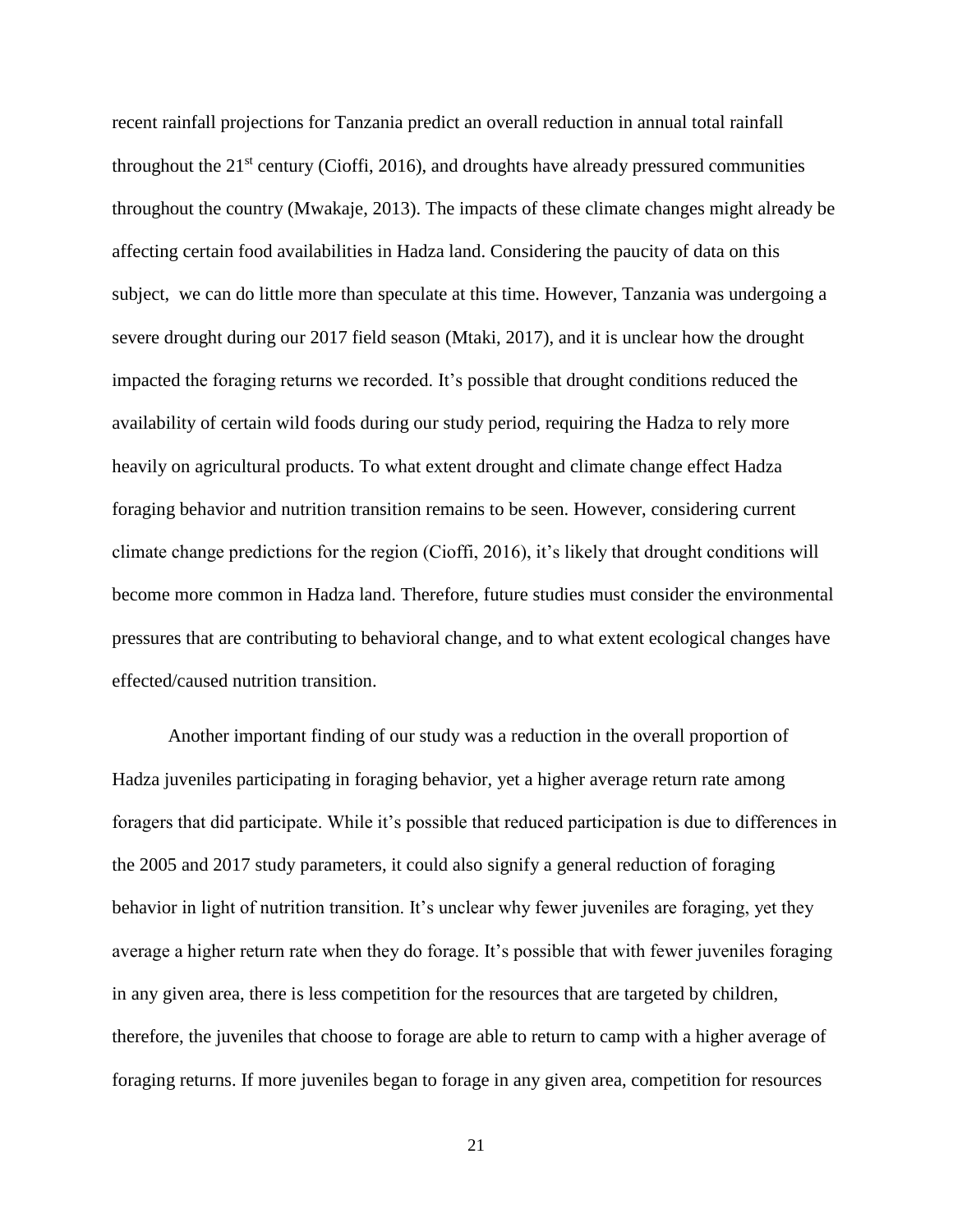would increase, and average returns measured in kcals might decrease. Such a hypothesis is in line with the economic principle of diminished returns. Future research will be necessary to explore this increase in average returns on foraging days, however, we find the more important behavioral trend to be reduced participation in foraging activities. This reduction in participation is another important indicator of nutrition transition.

Our interview data suggests that Hadza foragers are regularly consuming maize, and that agricultural foods are becoming an important part of their everyday culture. However, the interview data implies that many juveniles are potentially motivated to forage by a variety of social and ecological factors, including familial encouragement as well as concern for food scarcity. This suggests that even though the Hadza are clearly in the midst of nutrition transition, and likely experiencing changes to both their behavior and health as an outcome, foraging still plays an important part in the day-to-day activities of Hadza juveniles. Therefore, it is likely that evolutionary studies amongst this population will still maintain an element of their validity, similar in nature to other mixed-economy foragers, such as the Ache and Tsimane. However, despite the continuation of certain foraging behaviors, it's likely that nutrition transition will eventually be accompanied by changing health outcomes.

It's largely accepted that nutrition transition is accompanied by an epidemiological transition, where cause of mortality shifts away from infection and towards chronic and metabolic diseases (Omran, 1971; 2005). To date, however, few studies have addressed the possibility of this epidemiological transition occurring among the Hadza. This could be of some concern to contemporary research, considering 70-85% of the Hadza have already fully transitioned away from their foraging lifestyle, and the remaining 150 active foragers are likely to transition in the near future. While evolutionary studies will maintain an important element of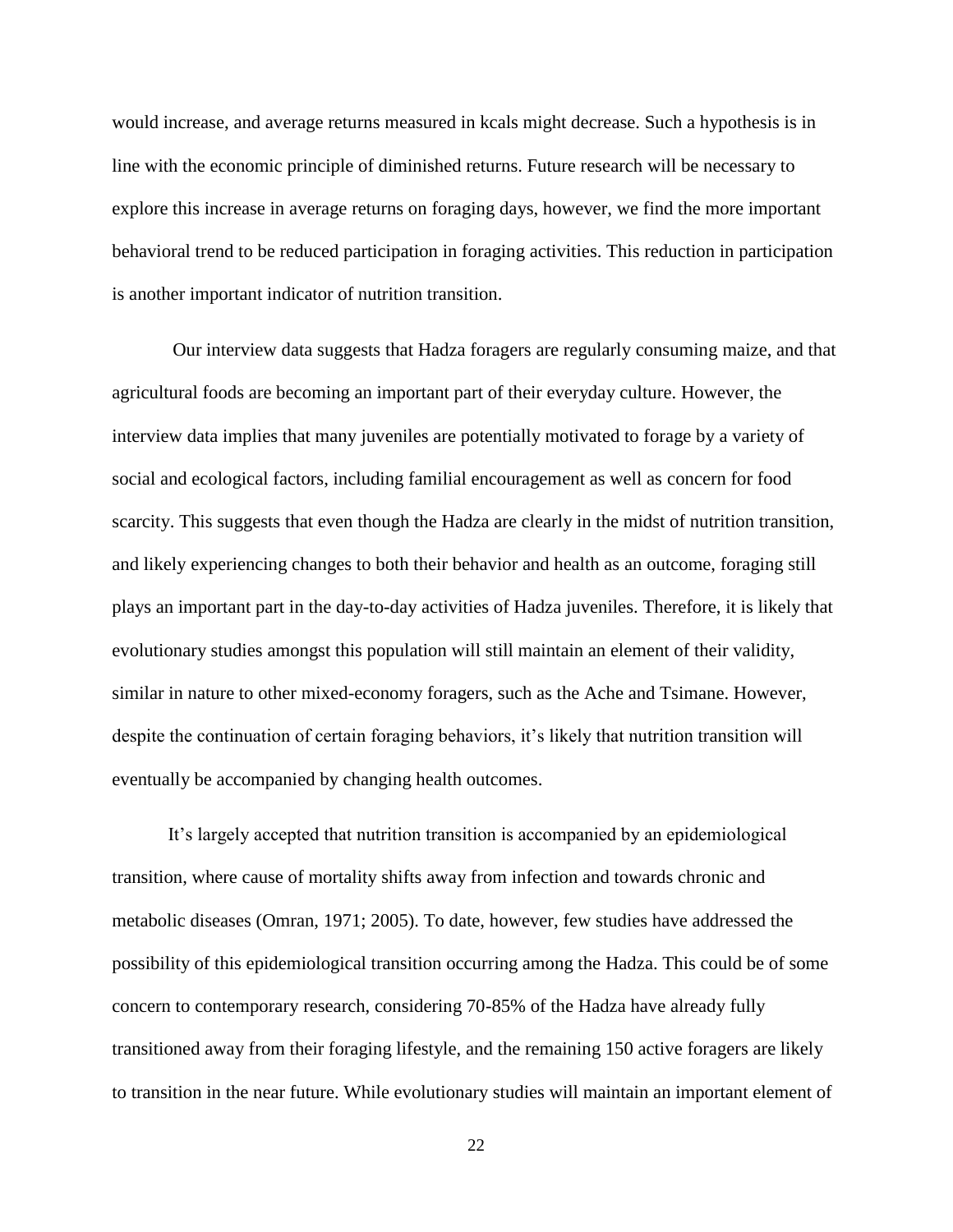study as some of the Hadza continue to hunt or gather, it will be important for anthropologists to address this looming potential for epidemiological transition. Contemporary research that is willing to acknowledge that the Hadza have transitioned towards a mixed-foraging society will be in a unique position to investigate the cultural and biological effects of this transition. Such research will not only be imperative for our understanding of human health, but also will be necessary for the accurate and ethical portrayal of the Hadza in both scientific literature and media representations.

#### *Study Limitations & Future Research*

The present study has several important limitations. Firstly, there are research design asymmetries between the two study years 2017 and 2005. The 2005 research team was in the bush longer than our 2017 team, therefore some of our results might be an outcome of our reduced time in the field, rather than actual behavioral changes. For example, had we been allowed more time in each camp, it is possible that we would have recorded participation from foragers that otherwise brought us zero foraging returns. Similarly, had the team spent more time in the field it's possible juveniles would have eventually returned to the anthropologists with plant/animal species we did not otherwise record. Also, this study did not account for foods Hadza juveniles might have been eating in the bush, prior to showing their returns to the research team. It's possible that juveniles were consuming plant and animal species in the bush for which we recorded "zero" returns. Further, while we did our best to season match data, the 2005 team was in the field at the beginning and end of the dry season, and our 2017 research team was in the field in the middle of the dry season. It is unclear how early and late dry season conditions affect plant species availability compared to the middle dry season – especially since the 2017 research team was in the field during a drought year.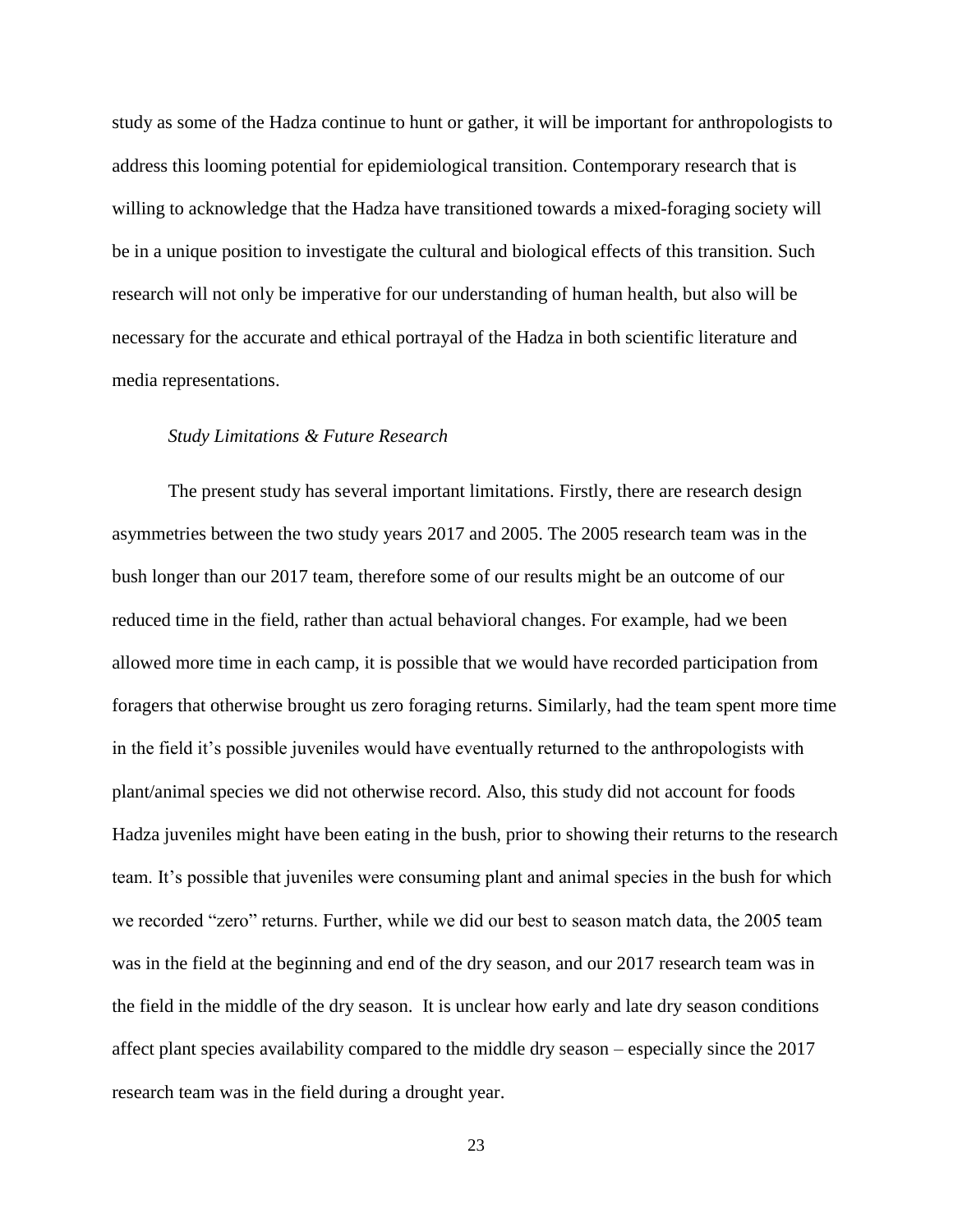It's also impossible for us to know all of the factors that may be impacting hunting/gathering returns, including the presence of our research team. We noticed a very high average return rate among a few of the older males in this study and it's possible that, although we did not incentivize foraging, these foragers were motivated by a self-imposed desire to impress us (or their peers) with their hunting prowess. It is also worth noting that Tanzanian schools were in session during our study period, and some Hadza juveniles had left the bush to attend boarding schools in town. Juveniles that chose to attend school might have been inept hunters and less inclined towards life in the bush, which could potentially bias our study participants towards better hunters. Further, a few of our participants had attended 1-2 years of school, which was more than participants in 2005. While some studies have argued that this time in school does not negatively impact foraging skills among Hadza juveniles (Blurton Jones and Marlowe, 2002), it is possible that time in school has detracted from learning bush skills and limited the ability to produce foraging returns among some individuals.

Additionally, many of our field procedures were not specifically designed for recording many of the signs of transition that we have discussed. Our interview data alluded to nutrition transition and juvenile interaction with agricultural products such as maize, however, our interviews were not specifically geared towards investigating nutrition transition or documenting the quantity of maize located in these camps. Also, while we observed signs of transition in the camps we visited, and openly discussed these observations, we did not specifically have methods in place to document these indicators of transition (e.g. weighing maize that was being dropped in camps). Similarly, we did not extensively question the Hadza regarding their interpersonal interactions with outside organizations, such as ethno-tour companies, missionary groups, and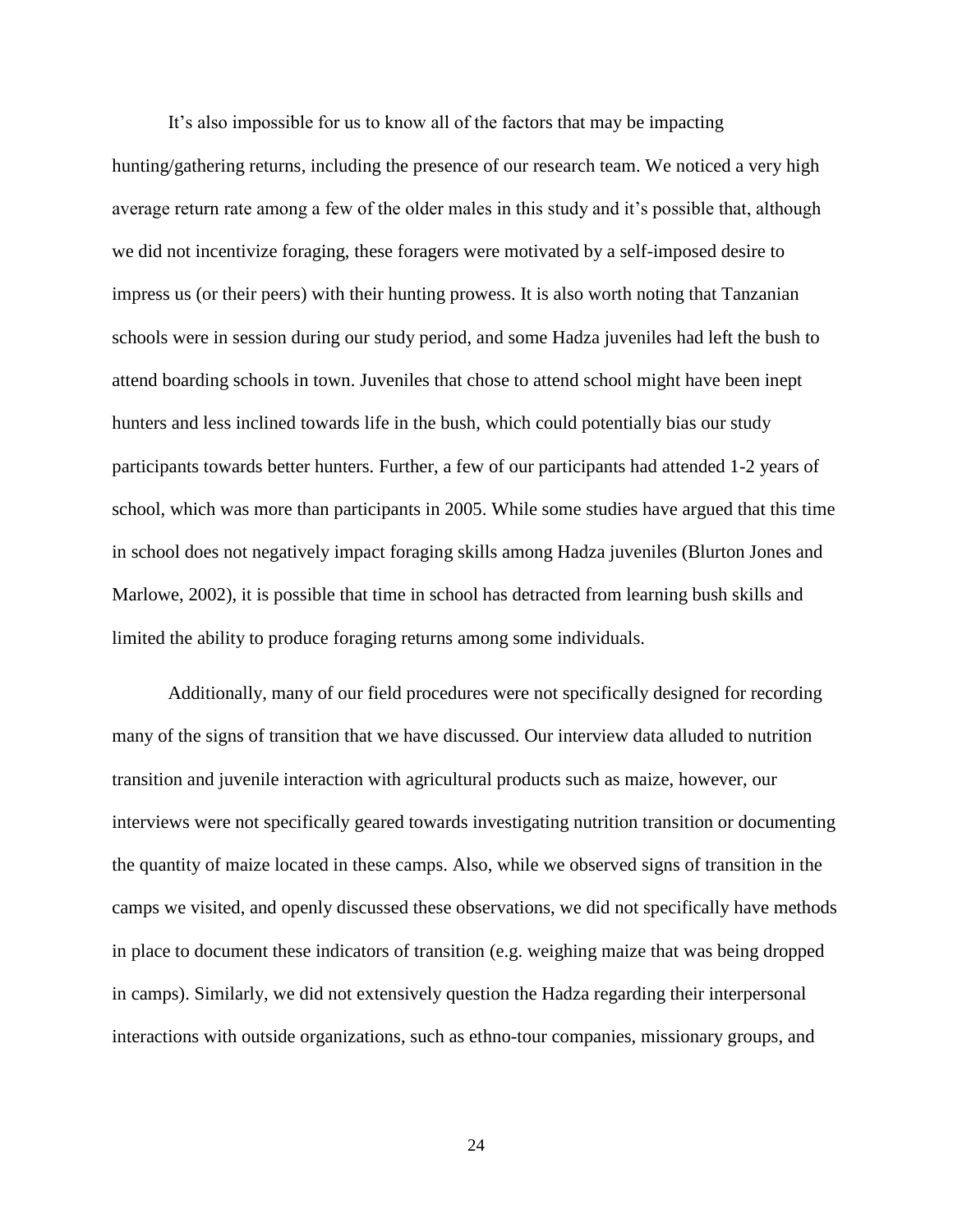NGOs. Instead, much of our knowledge was derived from personal interactions and participant observation.

Future studies should begin documenting the nutrition transition occurring among Hadza foragers. The implementation of simple dietary recalls and food frequency questionnaires could provide answers regarding the extent of transition and consumption of domesticated cultigens in Hadza camps. Similarly, future studies should consider employing more sophisticated observational measures for recording maize drops, fixed comb beehives, and similar signs of transition away from a diet composed primarily of foraged foods. It is our opinion that studies focused on Hadza health outcomes as a result of transition should be considered with the utmost importance. Additionally, ecological studies in Hadza territory could allude to how possible climate change effects both Hadza health and behavior.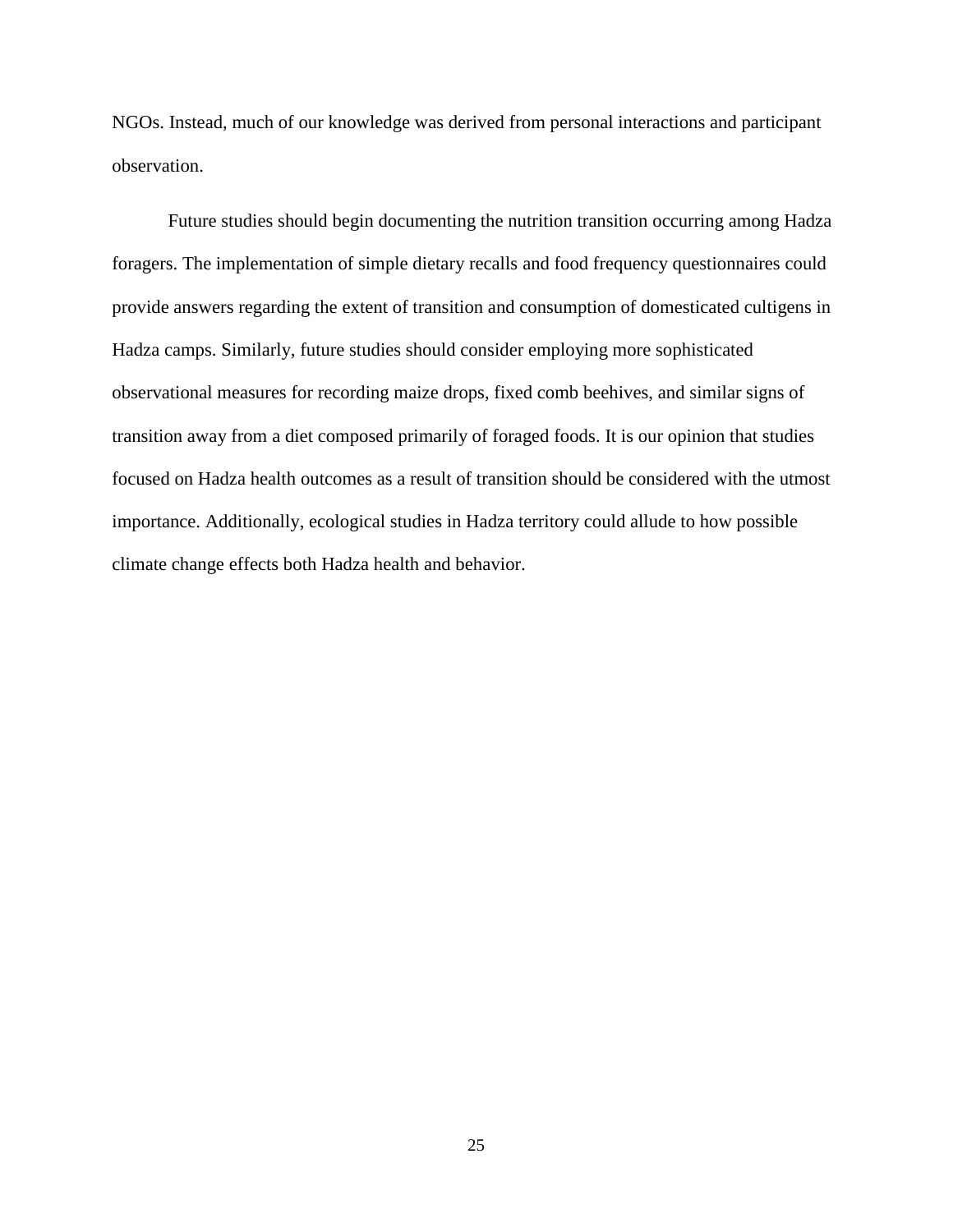#### **Chapter 5**

### **Conclusion**

In conclusion, we have presented evidence for change in foraging behavior and foraging returns among Hadza juveniles. We consider these changes to be a possible outcome of early nutrition transition among this population. While the many causes and effects of transition are not fully understood or quantifiable at this time, transition is likely linked to a variety of interrelated factors. These data have important implications for the directionality of Hadza health and behavior outcomes, and should be taken into consideration during the interpretation of contemporary Hadza research. Here, we have postulated that climate change has likely reduced the availability of wild food sources, while interactions with outside entities (including missionaries, NGOs, and tour companies) have simultaneously provided access to cultigens and the market economy. To date, however, few studies have addressed or quantified the effects of nutrition transition within this population.

In this study, we suggest that, currently, the Hadza should be referred to as a mixedforaging population, and have drawn attention to elements of their socio-ecological subsistence that largely go underreported. The presence of nutrition transition among this population has been acknowledged by anthropologists for many years (Marlowe, 2002), and most contemporary research recognizes that a majority of the Hadza no longer practice a hunter-gatherer lifestyle (Crittenden, 2017; Pontzer et al., 2015). Here, we argue that the remaining Hadza foragers have entirely transitioned to a mixed-subsistence foraging economy. Acknowledging this transition is important for empowering the Hadza with the ability to accurately represent their own livelihood, especially as they become increasingly integrated within the market economy.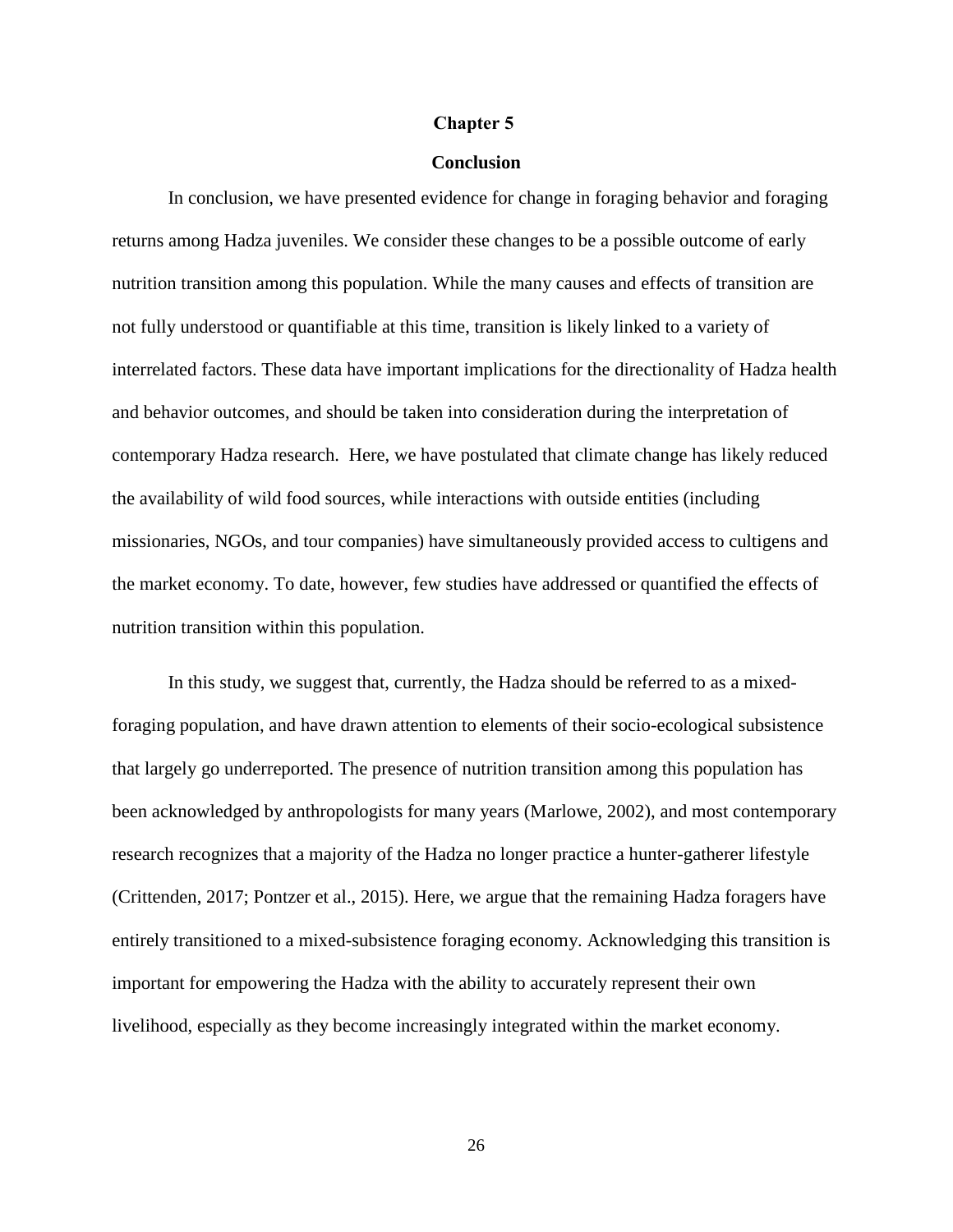Despite changes in foraging return composition, increased reliance on maize, and a reduction in the overall percentage of children producing foraging returns, we found that some juveniles still remain highly productive in the midst of nutrition transition. This suggests to us that the Hadza are still comparable to our hunter-gatherer ancestors in some ways, however, contemporary research must investigate the Hadza with many of the same limitations that apply to other modern day mixed-foraging populations – such as the Ache (Hill and Hurtado, 2017), Tsimane (Gurven et al., 2017), Pumé (Kramer and Greaves, 2017), and Aka (Hewlett, 2017). Foragers have shown remarkable flexibility and resilience in maintaining aspects of their subsistence practices in the  $21<sup>st</sup>$  century (Codding and Kramer, 2016). To what extent the Hadza maintain their hunter-gatherer subsistence practices remains to be seen. However, regardless of the speed or directionality of transition among this population, these data have important implications for understanding the decisions that foragers make in shifting ecological landscapes, the directionality of Hadza health and behavior, and the use and interpretation of data generated from contemporary Hadza research in the  $21<sup>st</sup>$  century.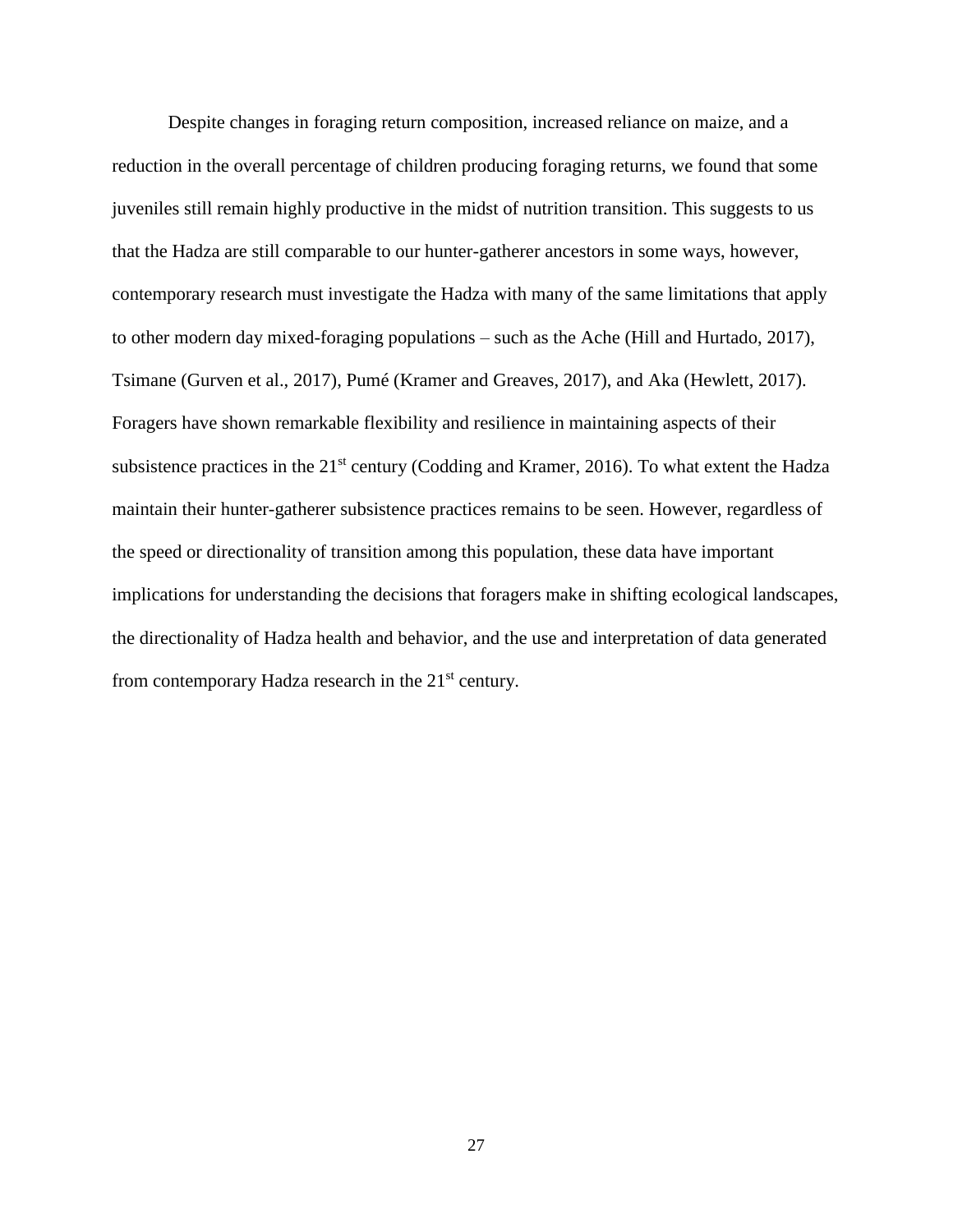# **References**

Afifi, T., Liwenga, E., & Kwezi, L. (2014). Rainfall-induced crop failure, food insecurity and out-migration in same-kilimanjaro, tanzania. *Climate and Development, 6*(1), 53-60.

Babati, M. (2017, June 17). Minister orders 100 beehives for Hadza community annually. *The National Newspaper Daily News.*

Bleek, D. F. (1931). The Hadzapi or Watindega 1 of Tanganyika Territory. *Africa*, *4*(3), 273-286.

Blurton Jones, N. G., Hawkes, K., & O'Connell, J. F. (1989). Modelling and measuring costs of children in two foraging societies. *Comparative socioecology of humans and other mammals. London: Basil Blackwell*, 367-390.

Cioffi, F., Conticello, F., & Lall, U. (2016). Projecting changes in tanzania rainfall for the 21st century. *International Journal of Climatology, 36*(13), 4297-4314.

Codding, B. F., & Kramer, K. L. (2016a). *Why forage?: Hunters and gatherers in the twentyfirst century* University of New Mexico Press.

Crittenden, A. N., & Marlowe, F. W. (2008). Allomaternal care among the Hadza of Tanzania. *Human Nature*, *19*(3), 249.

Crittenden, A. N., Conklin-Brittain, N. L., Zes, D. A., Schoeninger, M. J., & Marlowe, F. W. (2013). Juvenile foraging among the Hadza: Implications for human life history. *Evolution and Human Behavior*, *34*(4), 299-304.

Crittenden, A. N. (2016). Children's foraging and play among the Hadza. In *Origins and implications of the evolution of childhood* (pp. 155-172). School of Advanced Research (SAR) Series, University of New Mexico Press, Albuquerque.

Crittenden, A. N., & Schnorr, S. L. (2017). Current views on hunter‐gatherer nutrition and the evolution of the human diet. *American Journal of Physical Anthropology*, *162*(S63), 84-109.

Gurven, M., Stieglitz, J., Trumble, B., Blackwell, A. D., Beheim, B., Davis, H., . . . Kaplan, H. (2017). The tsimane health and life history project: Integrating anthropology and biomedicine. *Evolutionary Anthropology: Issues, News, and Reviews, 26*(2), 54-73.

Hewlett, B. S. (2017). *Hunter-gatherers of the congo basin: Cultures, histories, and biology of african pygmies* Routledge.

Hill, K., & Hurtado, A. M. (2017). *Ache life history: The ecology and demography of a foraging people* Routledge.

Jones, N. G. B., Smith, L. C., O'Connell, J. F., Hawkes, K., & Kamuzora, C. L. (1992). Demography of the Hadza, an increasing and high density population of savanna foragers. *American Journal of Physical Anthropology*, *89*(2), 159-181.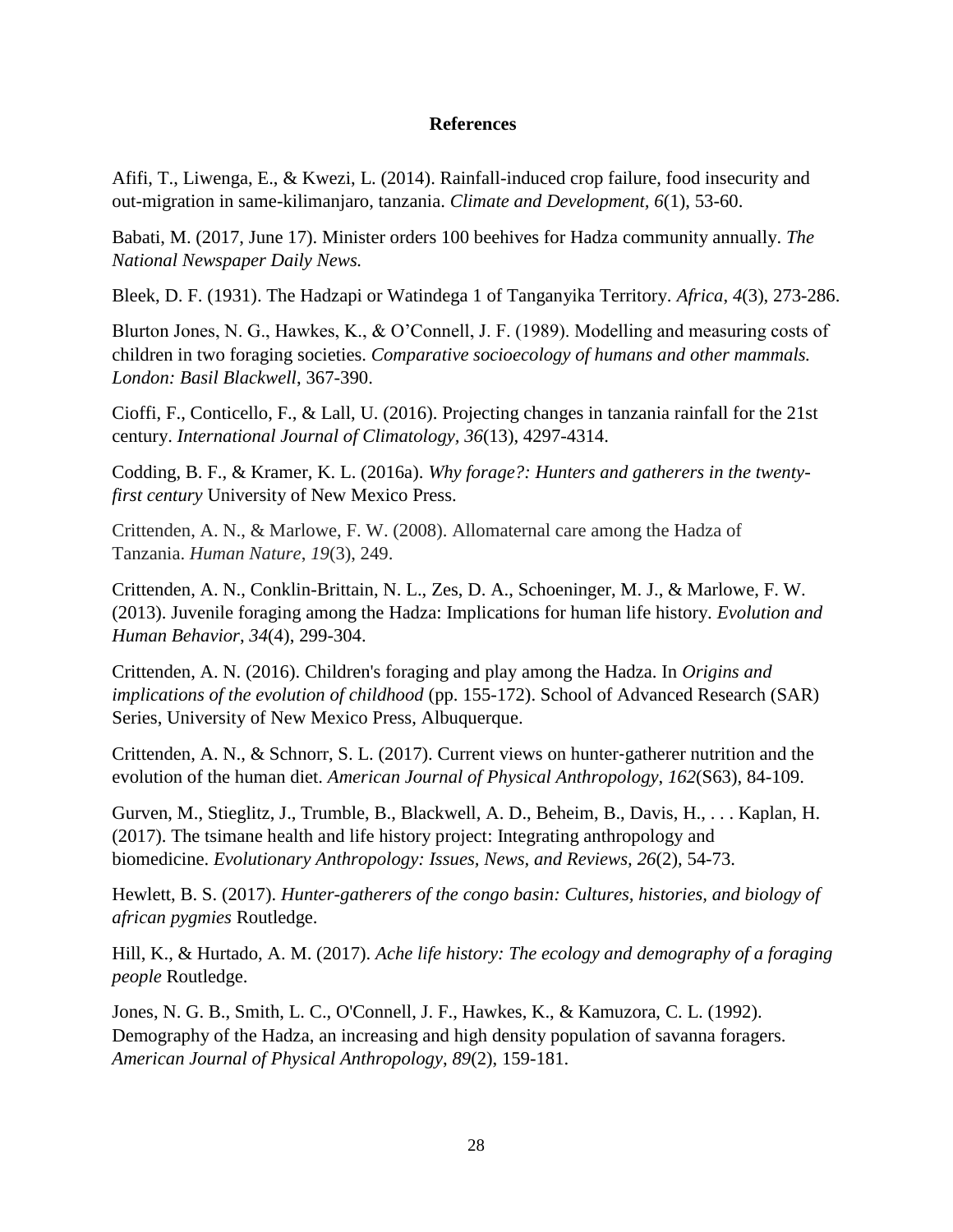Jones, N. B., Hawkes, K., & Draper, P. (1994). Foraging returns of! Kung adults and children: why didn't! Kung children forage?. *Journal of Anthropological Research*, *50*(3), 217-248.

Jones, N. G. B., Hawkes, K., & O'Connell, J. F. (1997). Why do Hadza children forage?

Jones, N. B., & Marlowe, F. W. (2002). Selection for delayed maturity. *Human Nature*, *13*(2), 199-238.

Jones, N. B. (2016). *Demography and evolutionary ecology of Hadza hunter-gatherers* (Vol. 71). Cambridge University Press.

Kramer, K. L., & Greaves, R. D. (2017). Why pume foragers retain a hunting and gathering way of life. *Hunter-gatherers in a changing world* (pp. 109-126) Springer.

Mabulla, I. A. (2012). Impacts of climate change and other factors on hadza hunter-foragers of northern tanzania.

Mwakaje, A. G. (2013). The impact of climate change and variability on agro-pastoralists' economy in tanzania.

Konner, M. (2016). Hunter-gatherer infancy and childhood in the context of human evolution. *Childhood: Origins, Evolution, and Implications*, 123-154.

Marlowe, F. (2002). Why the Hadza are still hunter-gatherers. *Ethnicity, huntergatherers, and the 'Other', ed. S. Kent*, 247-81.

Marlowe, F. W., & Berbesque, J. C. (2009). Tubers as fallback foods and their impact on Hadza hunter‐gatherers. *American Journal of Physical Anthropology*, *140*(4), 751-758.

Marlowe, F. (2010). *The Hadza: hunter-gatherers of Tanzania* (Vol. 3). Univ of California Press.

Meehan, C. L., & Crittenden, A. N. (Eds.). (2016). *Childhood: Origins, Evolution, and Implications*. University of New Mexico Press.

Omran, A. R. (1971). (1971). The epidemiologic transition: a theory of the epidemiology of population change.

Omran, A. R. (2005). The epidemiologic transition: a theory of the epidemiology of population change. *The Milbank Quarterly*, *83*(4), 731-757.

Pauline, N. M., Vogel, C., Grab, S., & Liwenga, E. T. (2017a). Smallholder farmers in the great ruaha river sub-basin of tanzania: Coping or adapting to rainfall variability? *Climate and Development, 9*(3), 217-230.

Pauline, N. M., Vogel, C., Grab, S., & Liwenga, E. T. (2017b). Smallholder farmers in the great ruaha river sub-basin of tanzania: Coping or adapting to rainfall variability? *Climate and Development, 9*(3), 217-230.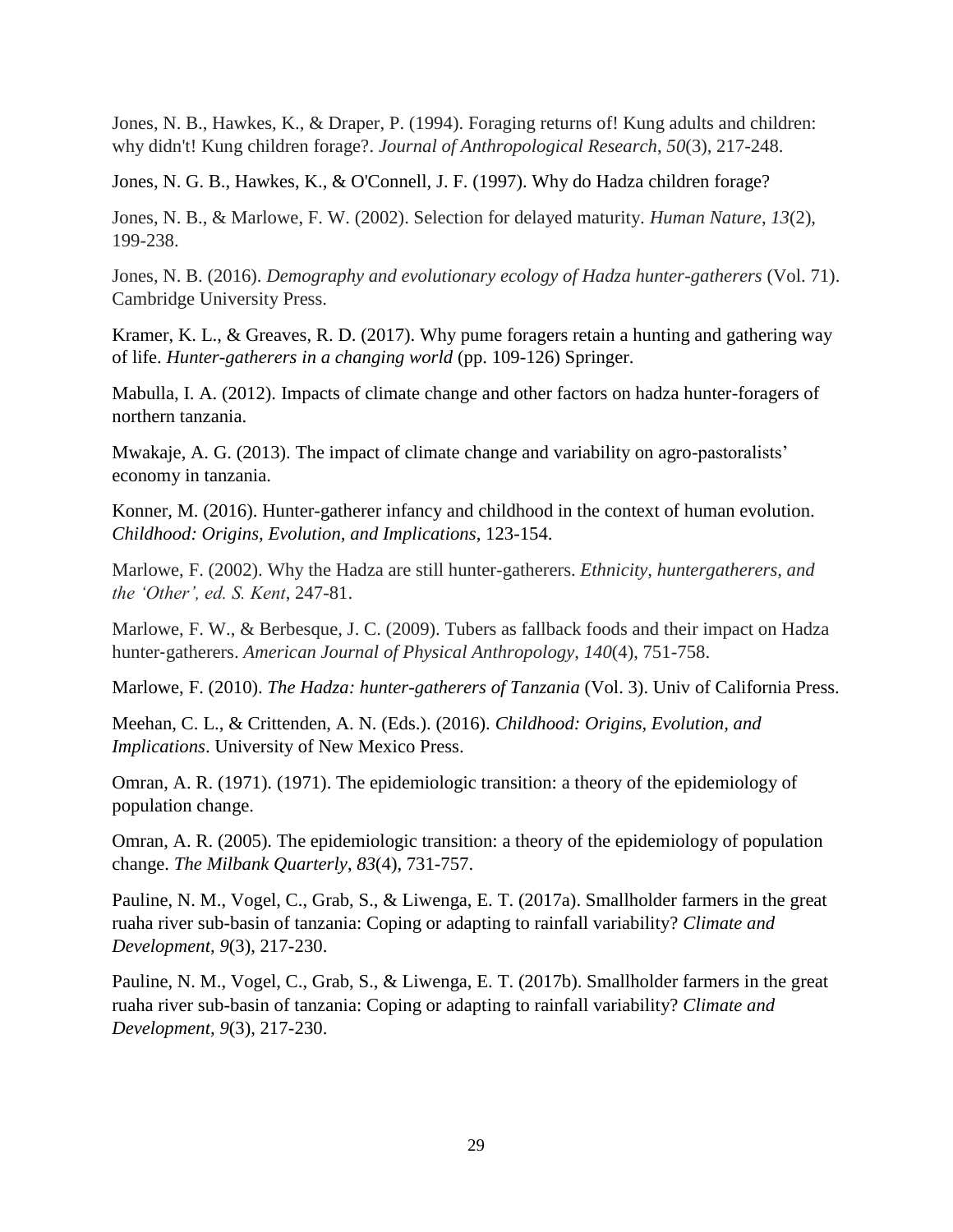Pontzer, H., Raichlen, D. A., Wood, B. M., Emery Thompson, M., Racette, S. B., Mabulla, A. Z., & Marlowe, F. W. (2015). Energy expenditure and activity among hadza hunter‐ gatherers. *American Journal of Human Biology, 27*(5), 628-637.

Popkin, B. M. (2002a). Part II. What is unique about the experience in lower-and middle-income less-industrialised countries compared with the very-highincome industrialised countries?: The shift in stages of the nutrition transition in the developing world differes from past experiences!. *Public Health Nutrition*, *5*(1a), 205-214.

Popkin, B. M. (2002b). An overview on the nutrition transition and its health implications: the Bellagio meeting. *Public health nutrition*, *5*(1A), 93.

Shadrack, S. (2011). No title. *Hunter-Gatherers' Coping Strategies on Climate Change in Iramba and Mbulu Districts, Tanzania*

Woodburn, J. (1968). Stability and flexibility in Hadza residential groupings.

Yatsuka, H. (2015). RECONSIDERING THE "INDIGENOUS PEOPLES" IN THE AFRICAN CONTEXT FROM THE PERSPECTIVE OF CURRENT LIVELIHOOD AND ITS HISTORICAL CHANGES: THE CASE OF THE SANDAWE AND THE HADZA IN TANZANIA.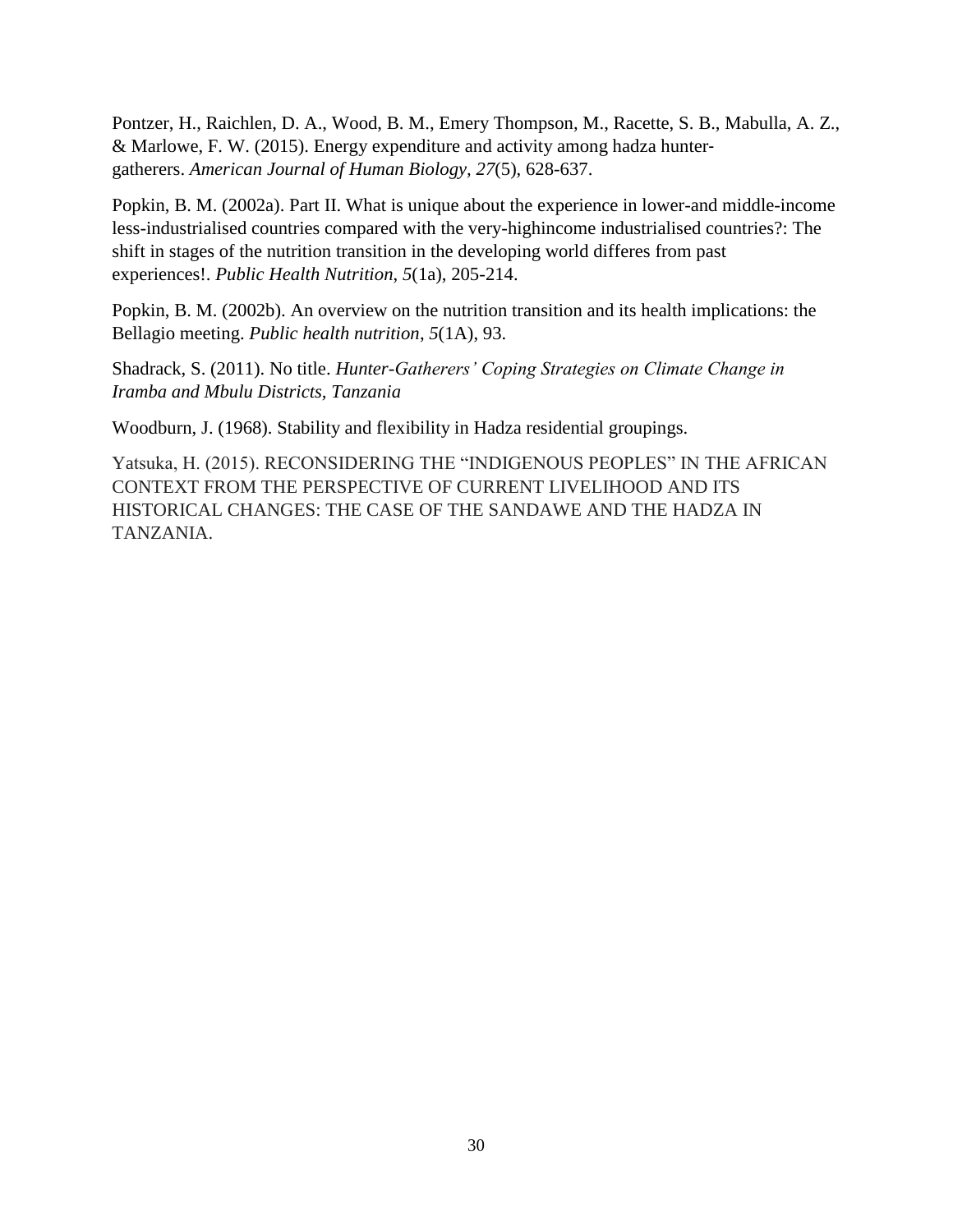Department of Anthropology University of Nevada, Las Vegas 4505 S. Maryland Parway Las Vegas, NV 89154 E-mail: [pollomt@unlv.nevada.edu](mailto:pollomt@unlv.nevada.edu)

# **EDUCATION**

**University of Nevada, Las Vegas** 

-Master's in Biological Anthropology May 2018

-Bachelor of Arts in Interdisciplinary Studies May 2016

# **JTM Training Group**

-Emergency Medical Technician April 2014- Present

# **FIELD RESEARCH**

# 2017 Lake Eyasi, Tanzania

- Anthropometry and Diet of Transitioning Hadza Juveniles: an investigation into health outcomes as a result of changing diet
- Changing Growth and Development Patterns Among Hadza Juveniles
- Spatial Cognition and Navigation: towards an understanding of sex differences in mobility, navigation, and spatial cognition among Juvenile Hadza Foragers
- Violent and Non-violent Injuries: investigating mechanism for injury among adult Hadzabe men and women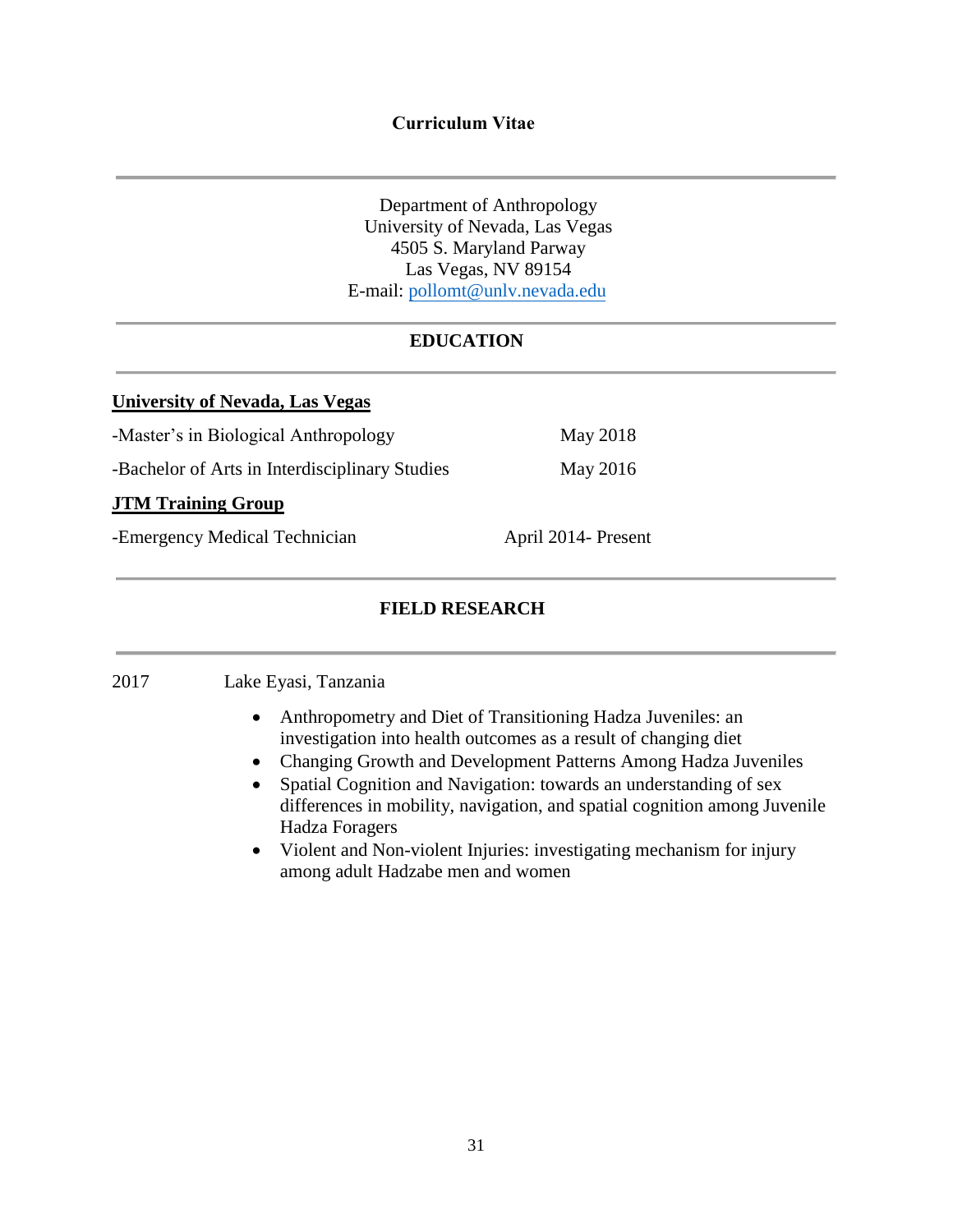# **CONFERENCE AND PLENARY PRESENTATIONS**

| 2018 | <b>Trevor Pollom, Kristen Herlosky, Ibrahim Mabullah, and Alyssa Crittenden. The</b><br>Effects of Early Nutrition Transition on Growth Trajectories and Child<br>Productivity Among the Hadza of Tanzania. American Association of Physical<br>Anthropology Annual Meeting, Austin, TX, April 12 <sup>th</sup> -15 <sup>th</sup> |
|------|-----------------------------------------------------------------------------------------------------------------------------------------------------------------------------------------------------------------------------------------------------------------------------------------------------------------------------------|
| 2018 | Trevor Pollom and Alyssa Crittenden. Foraging Motivations among Hadza<br><i>Juvenile Hunter-Gatherers.</i> Society for Cross-Cultural Research Annual Meeting,<br>Las Vegas, NV, February 21-23 <sup>rd</sup>                                                                                                                     |
| 2018 | <b>Trevor Pollom.</b> Hadza Foragers: Transition of the Last Hunter-Gatherers.<br>Graduate and Professional Student Association Annual Research Forum, Las<br>Vegas, NV, February 3rd                                                                                                                                             |
|      | Honor and Award: "2 <sup>nd</sup> Place" Best Speaker/Presenter<br>$\bullet$                                                                                                                                                                                                                                                      |
| 2017 | <b>Trevor Pollom, Kristen Herlosky, and Alyssa Crittenden.</b> The effects of nutrition<br>transition on child productivity among the Hadza Hunter-Gatherers of Tanzania.<br>Southwestern Association of Biological Anthropologists Annual Meeting, San<br>Diego, CA, November $3rd$                                              |

# **PEER REVIEWED JOURNAL ARTICLES**

2018 Jennifer Pharr, **Trevor Pollom**, Alyssa Crittenden. (2018). Pedometer Measurement of Physical Activity in Hadza Hunter-Gatherer Children. *Journal of Adolescent Health.* Under Review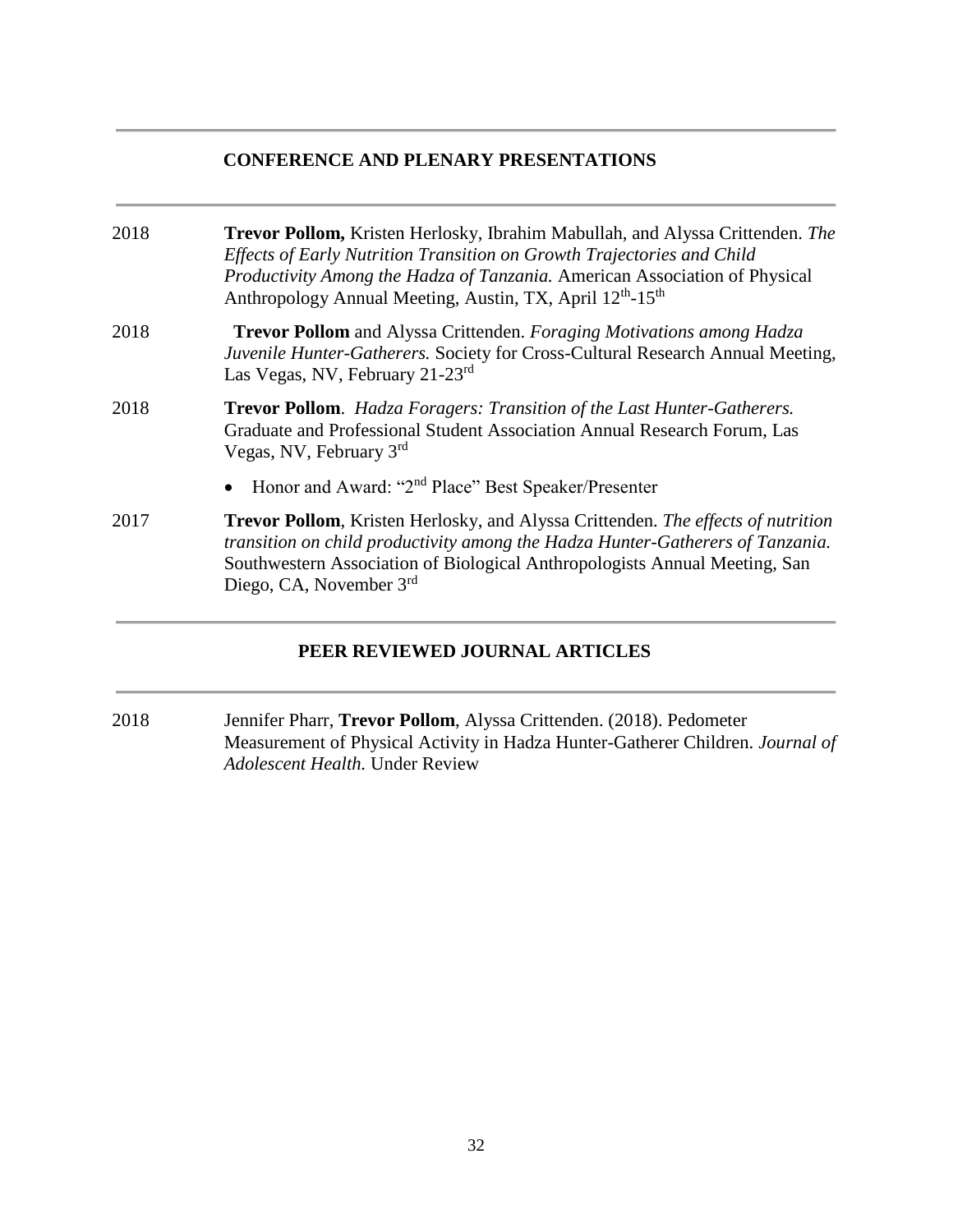# **PROFESSIONAL EXPERIENCE**

# Research Assistant: School of Nursing January 2018 – Present

Provides support to supervising faculty members by performing a variety of tasks, including but not limited to the following ways:

- Formatting, editing, and writing manuscripts as they are prepared for publication
- Performing literature searches on topics related to relevant research projects
- Entering and "cleaning" data relevant to ongoing research
- Helping design and implement descriptive/intervention health studies

# Graduate Assistant: Department of Anthropology

August 2016 – December 2017 Provided support to the Anthropology Department in a

variety of ways, including but not limited to:

- Teaching introductory evolutionary biology courses
- Formatting and editing manuscripts as they were prepared for peer-reviewed publication
- Preparing online courses and learning modules, as well as graded upper and lower division course-work

# **SCHOLARSHIPS AND AWARDS**

| Spring 2018 | Graduate and Professional Student "2 <sup>nd</sup> Place" Speaker Award |
|-------------|-------------------------------------------------------------------------|
| Spring 2018 | Graduate and Professional Student Research Funding, UNLV                |
| Spring 2018 | Rocchio Scholarship, Department of Anthropology, UNLV                   |
| Spring 2017 | Angela Peterson Scholarship, Department of Anthropology, UNLV           |
| Fall 2016   | Edward and Olswang Scholarship, Department of Anthropology, UNLV        |